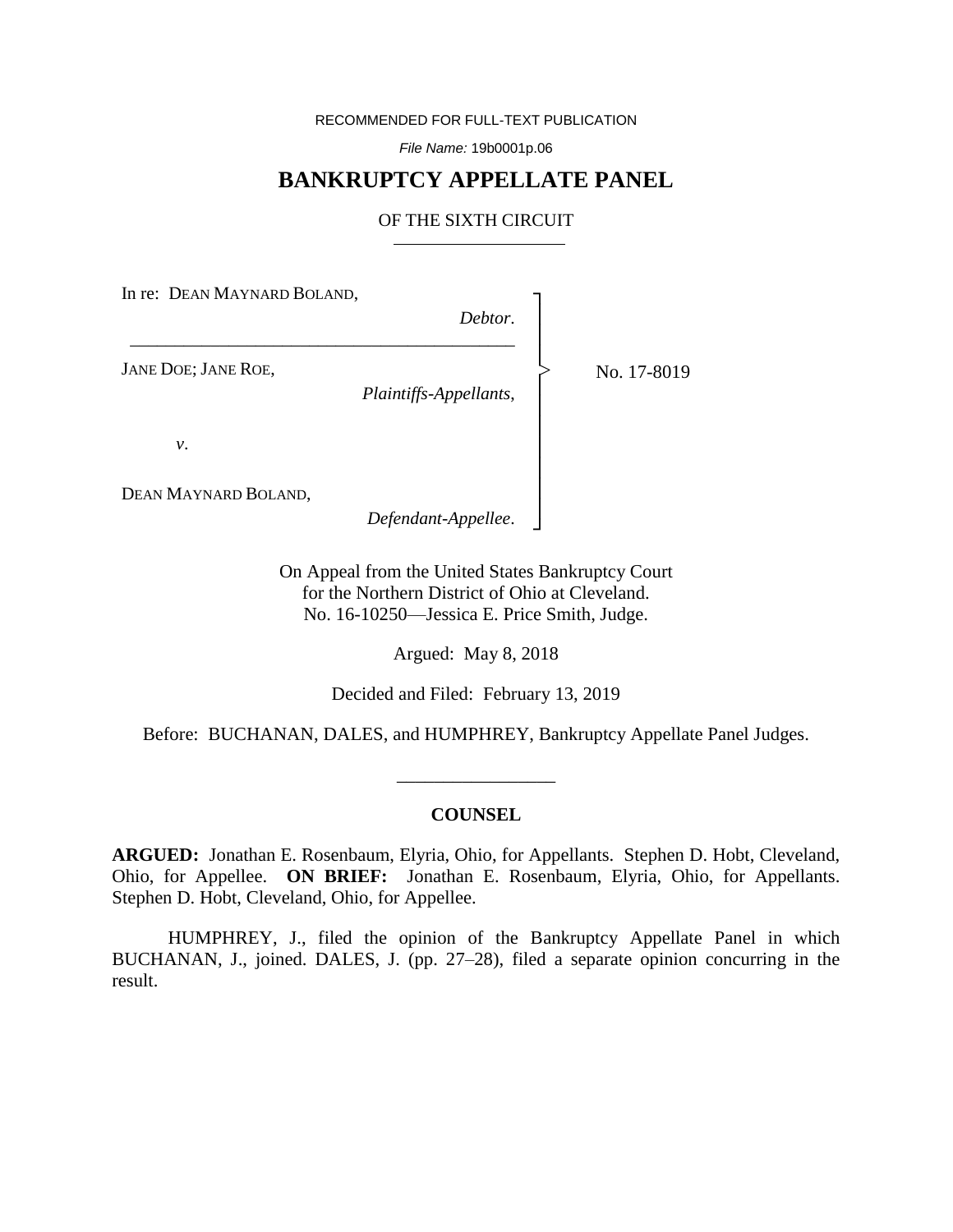# **OPINION** \_\_\_\_\_\_\_\_\_\_\_\_\_\_\_\_\_

\_\_\_\_\_\_\_\_\_\_\_\_\_\_\_\_\_

GUY R. HUMPHREY, Bankruptcy Appellate Panel Judge. Appellants, Jane Doe and Jane Roe, appeal a determination of the bankruptcy court that a civil judgment for statutory damages awarded pursuant to 18 U.S.C. § 2255 is dischargeable because Appellants failed to meet their burden under 11 U.S.C. § 523(a)(6).

### **I. ISSUES ON APPEAL**

The issues Appellants raised are:

- 1. Whether the bankruptcy court erred when it discharged damages imposed upon Debtor pursuant to 18 U.S.C. § 2255 as a penalty for committing criminal conduct prohibited by 18 U.S.C. § 2252A by finding that Debtor was not substantially certain that he would injure the two minor Plaintiffs when he morphed their images into child pornography for public display as [court] exhibits [in criminal cases].
- 2. Whether the Doctrine of Collateral Estoppel precluded Debtor from denying in an adversary proceeding that he was substantially certain his actions would cause injury because it was determined . . . in prior litigation between identical parties.

Statement of Issues Presented for Appeal, Adv. No. 16-01058 ECF No. 53.

As will be explained, the majority finds that the bankruptcy court did not err in determining that collateral estoppel did not apply on the issue of whether debtor Dean Boland intended to injure the Appellants since intent to injure was not actually litigated or necessary to the outcome of the prior federal litigation. However, the Panel concludes that the stipulations Boland made through his Pretrial Diversion Agreement and the decisions rendered by the United States District Court for the Northern District of Ohio and the Sixth Circuit Court of Appeals on the issue of his civil liability to Appellants established as a matter of law that Boland knowingly created and possessed pornographic images involving images of real children. Further, because the bankruptcy court misapprehended the nature of the harm the Appellants suffered, the Panel holds that the bankruptcy court made clearly erroneous findings as to Boland's intent to harm. The bankruptcy court did not consider the legal injury suffered by the Appellants as a result of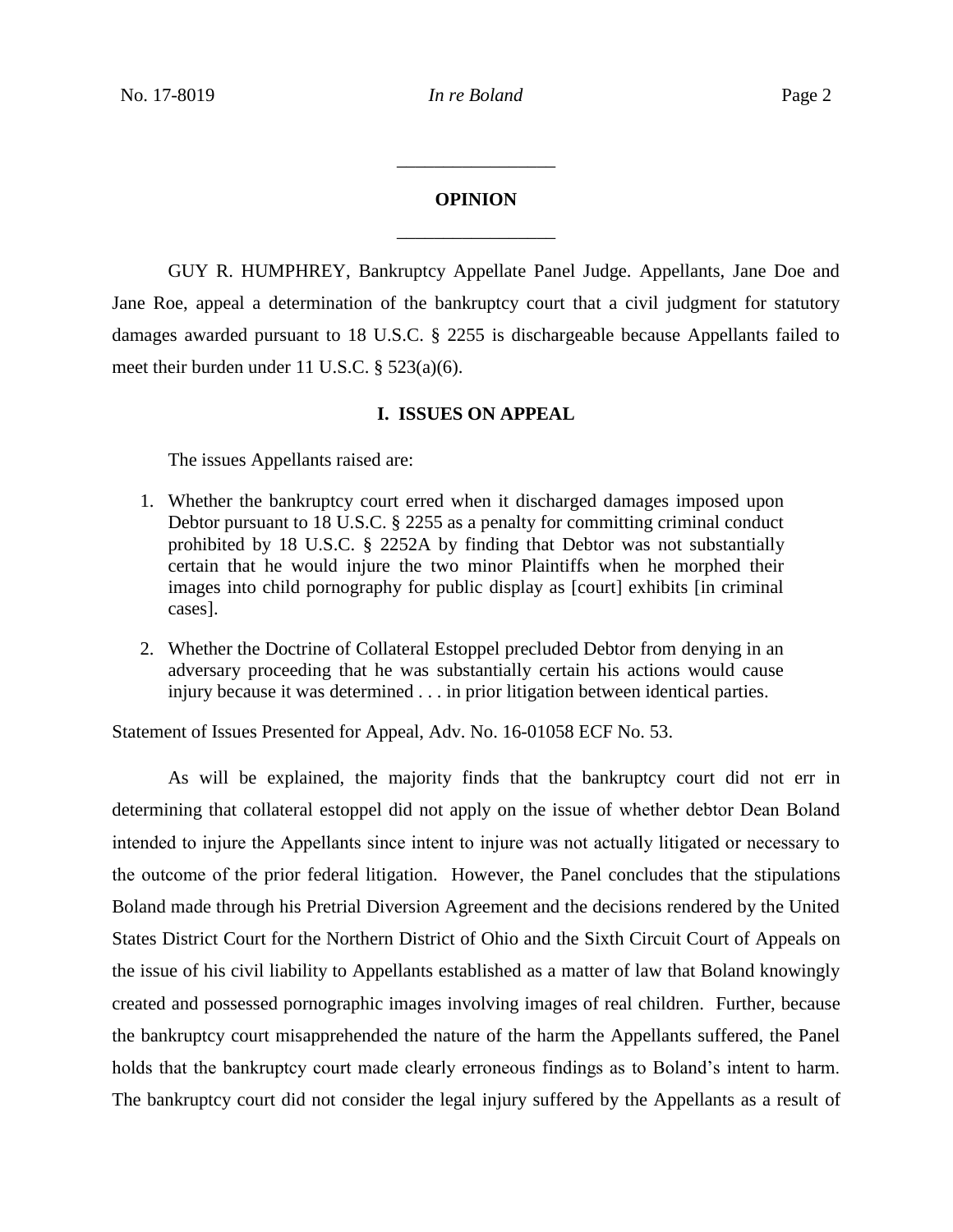the invasion of their privacy and reputational interests. Finally, the Panel concludes that Boland acted without justification or excuse thereby maliciously injuring Appellants within the meaning of 11 U.S.C. § 523(a)(6).

## **II. JURISDICTION AND STANDARD OF REVIEW**

The Bankruptcy Appellate Panel of the Sixth Circuit has jurisdiction to decide this appeal. The United States District Court for the Northern District of Ohio has authorized appeals to the Panel, and no party has timely filed to have this appeal heard by the district court. 28 U.S.C. §§ 158(b)(6), (c)(1). A final order of the bankruptcy court may be appealed as of right. 28 U.S.C. § 158(a)(1). For the purpose of an appeal, a final order is one that "ends the litigation on the merits and leaves nothing for the court to do but execute the judgment." *Midland Asphalt Corp. v. U.S.*, 489 U.S. 794, 798, 109 S. Ct. 1494, 1497 (1989) (citations and internal quotations marks omitted). A determination of dischargeability is a final order. *Trudel v. United States Dep't of Educ.* (*In re Trudel*), 514 B.R. 219, 222 (B.A.P. 6th Cir. 2014). *See also Ritzen Grp., Inc. v. Jackson Masonry, LLC* (*In re Jackson Masonry, LLC*), 906 F.3d 494, 500 (6th Cir. 2018) (quoting *Bullard v. Blue Hills Bank*, U.S., 135 S. Ct. 1686, 1694 (2015) (adversary proceedings are "'essentially full civil lawsuits carried out under the umbrella of the bankruptcy case[.]'").

A determination of the dischargeability of a debt presents mixed questions of law and fact. *Kraus Anderson Capital, Inc. v. Bradley* (*In re Bradley*), 507 B.R. 192, 196 (B.A.P. 6th Cir. 2014). The appellate court "must break it down into its constituent parts and apply the appropriate standard of review for each part." *Id.* (citing *Bank of Montreal v. Official Comm. of Unsecured Creditors (In re Am. HomePatient, Inc., Inc.)*, 420 F.3d 559, 563 (6th Cir. 2005) (citations omitted)). Legal determinations are reviewed de novo and factual findings are reviewed under the clearly erroneous standard. *Bradley*, 507 B.R. at 196. "Mixed questions are not all alike." *U.S. Bank N.A., Trustee ex rel. CWCapital Asset Mgmt. v. Village at Lakeridge, LLC*, U.S., 138 S. Ct. 960, 967 (2018). "[T]he standard of review for a mixed question all depends—on whether answering it entails primarily legal or factual work." *Id.*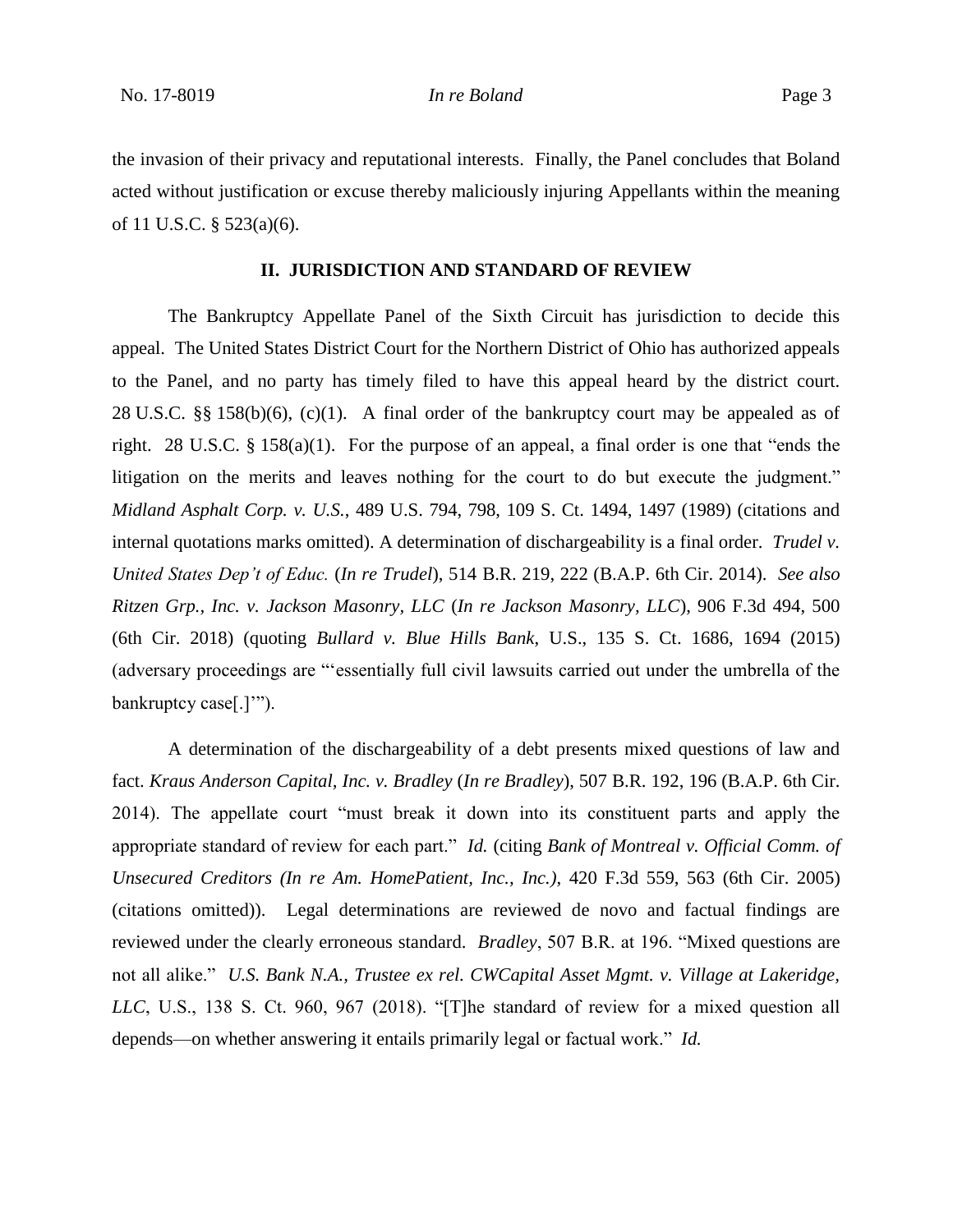"Under a *de novo* standard of review, the reviewing court decides an issue independently of, and without deference to, the trial court's determination." *Menninger v. Accredited Home Lenders (In re Morgeson)*, 371 B.R. 798, 800 (B.A.P. 6th Cir. 2007) (citation omitted). Essentially, the reviewing court decides the issue "as if it had not been heard before." *Mktg. & Creative Sols., Inc. v. Scripps Howard Broad. Co. (In re Mktg. & Creative Sols., Inc.),*  338 B.R. 300, 302 (B.A.P. 6th Cir. 2006) (citation omitted). "No deference is given to the trial court's conclusions of law." *Id.* A factual finding "is clearly erroneous when although there is evidence to support it, the reviewing court on the entire evidence is left with the definite and firm conviction that a mistake has been committed." *Bradley*, 507 B.R. at 196 (quoting *Riverview Trenton R.R. Co. v. DSC, Ltd.* (*In re DSC, Ltd.*), 486 F.3d 940, 944 (6th Cir. 2007) (internal quotation marks and citation omitted)). If the trial court's factual conclusion is "plausible in light of the record viewed in its entirety, the court of appeals may not reverse it . . . ." *Anderson v. City of Bessemer City*, 470 U.S. 564, 574, 105 S. Ct. 1504, 1511 (1985). Further, the appellate court cannot find clear error "[w]here there are two permissible views of the evidence," even if the appellate court weighs the evidence differently. *King v. Zamiara*, 680 F.3d 686, 694 (6th Cir. 2012) (citing *Beaven v. U.S. Dep't of Justice*, 622 F.3d 540, 556 (6th Cir. 2010) (citation omitted)).

### **III. FACTS**

Dean Boland, now known as Jack Boland, a lawyer licensed in Ohio, was an expert witness and defense counsel for criminal defendants charged in federal and state child pornography cases. His expertise was to demonstrate that pornographic images may be manipulated or altered to appear that minors were engaged in sexual conduct when they were not. To demonstrate this point, Boland purchased innocent images of minors from web pages that sold stock photos and included the images of those minors in pornographic images by altering or "morphing" the images. This type of expert testimony was apparently considered important because the defendants in these criminal cases argued they did not knowingly view or possess child pornography.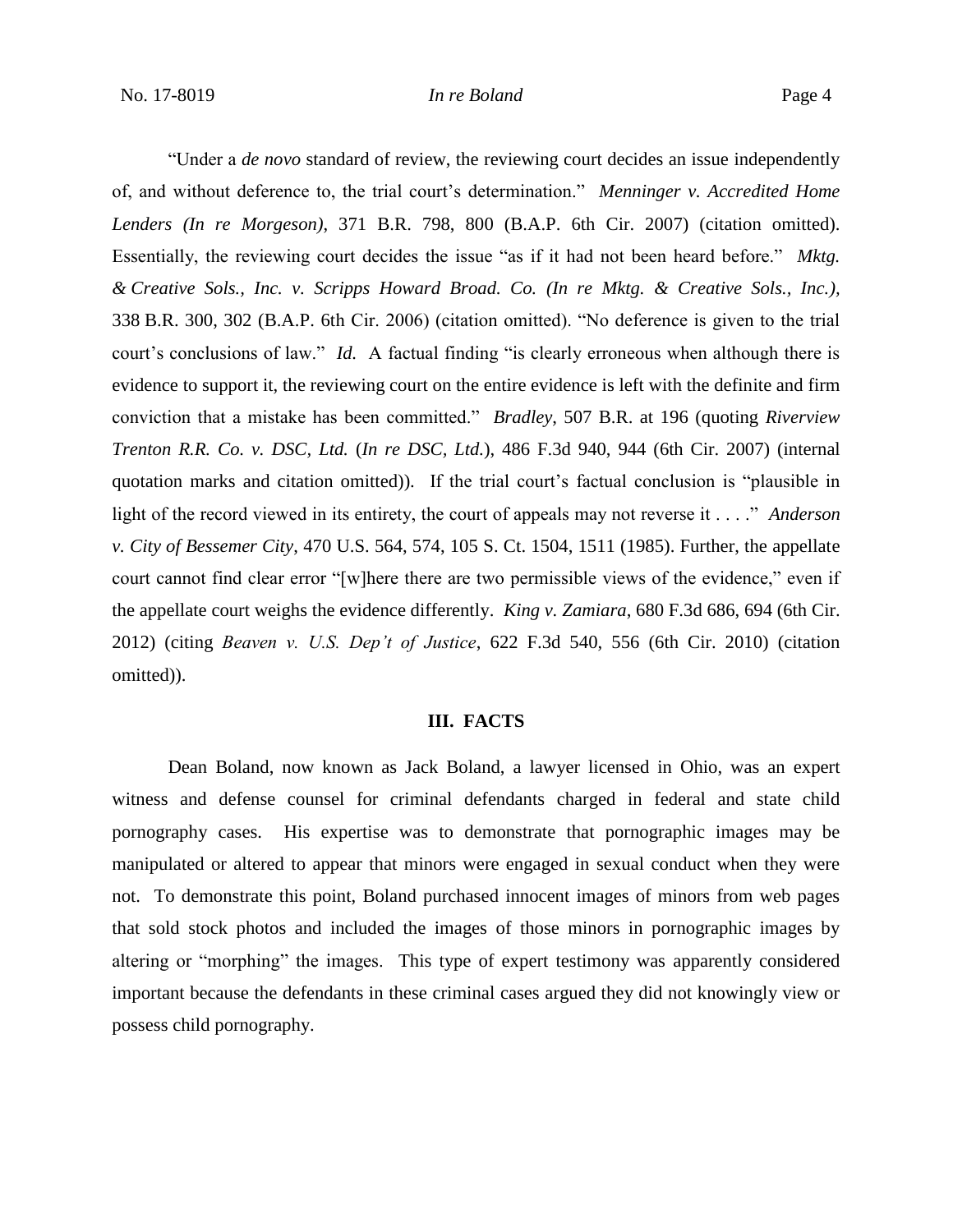Between February 2004 and March 15, 2004, Boland downloaded innocent images of minors from two stock photo websites. Those photos were manipulated and included in images of sexual acts. Boland then displayed "before and after" versions of the images in criminal proceedings and opined about the use of computer technology to alter such images.

In 2004, an issue was raised while Boland was testifying as an expert witness in the criminal case of *United States v. Shreck* in the United States District Court for the Northern District of Oklahoma as to whether Boland committed a crime in creating and displaying these images of child pornography. Boland was instructed by the judge presiding over that case to delete the images from his computer. While Boland deleted the images from his computer, he did not permanently remove the images from his computer. Apparently fearing that he may be prosecuted in the Northern District of Ohio upon his return to Ohio if he flew back with the images on his computer, Boland shipped his computer by Federal Express to his mother in Ohio.

As a result of an investigation and a negotiation between Boland and the United States Attorney, on February 5, 2007, Boland voluntarily entered into a Pre-Trial Diversion Agreement (the "Diversion Agreement")**<sup>1</sup>** in the United States District Court for the Northern District of Ohio. The Diversion Agreement stated:

<sup>&</sup>lt;sup>1</sup><sup>t</sup>Pretrial Diversion is a voluntary program that provides an alternative to prosecution for an individual selected for placement in a program of supervision administered by a pretrial services or probation office. The offender who is selected for pretrial diversion enters into a contract with the U.S. attorney's office, pledging to meet certain conditions and to refrain from criminal activity for a specified period of time. Because participation is voluntary, persons may decline to enter the program and instead exercise their right to proceed with a trial on the charges against them." Thomas Ulrich, *Pretrial Diversion in the Federal Court System*, 66-Dec. Fed. Probation 30 (2002).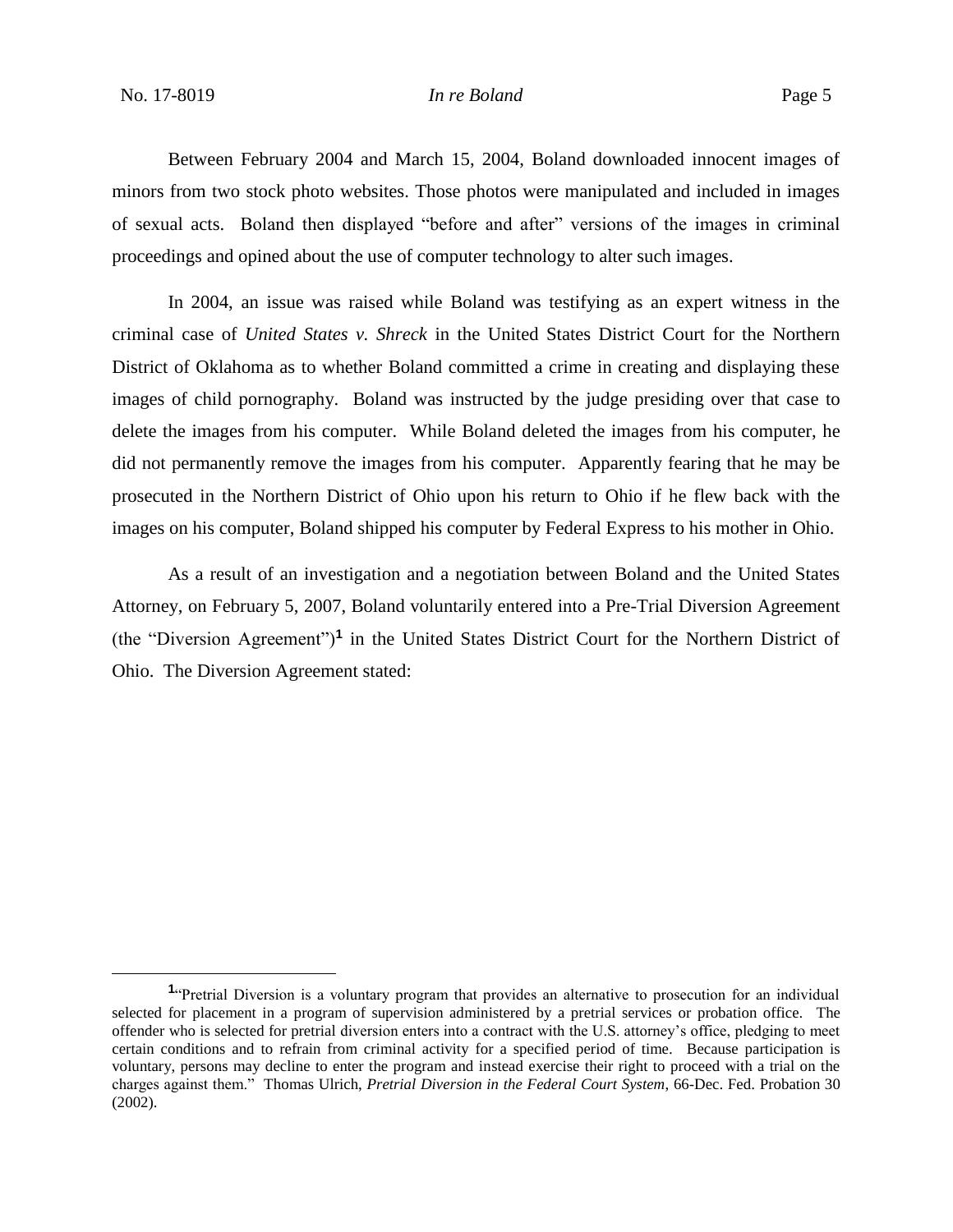It appearing that you, Dean M. Boland, committed an offense against the United States from on or about March 16, 2004 through April 1, 2004, in violation of Title 18, United States Code, Section 2252A(a)(5)(B),**<sup>2</sup>** in that you did knowingly possess a computer and computer disks that contained images of child pornography, as defined in Title 18, United States Code, Section 2256(8),**<sup>3</sup>** to wit, visual depictions created, adopted and modified to appear that Jane Doe 1, Jane Doe 2, Jane Doe 3, and Jane Doe 4, each a minor child, whose identity is known to the United States Attorney's Office . . . was engaging in sexually explicit conduct, and which child pornography was produced using materials that had been shipped and transported in interstate and foreign commerce by any means including by computer.

Pre-Trial Diversion Agreement ("Trial Ex. 1") at 1-2, Adv. No. 16-01058 ECF No. 42-2 (footnotes added).**<sup>4</sup>** A stipulation of facts was entered into on April 5, 2007 between Boland and the United States Attorney as part of the Diversion Agreement:

(a) Any person who—

 $\overline{a}$ 

. . . (5) either—

 $(A)$ ...

(B) knowingly possesses, or knowingly accesses with intent to view, any book, magazine, periodical, film, videotape, computer disk, or any other material that contains an image of child pornography that has been mailed, or shipped or transported using any means or facility of interstate or foreign commerce or in or affecting interstate or foreign commerce by any means, including by computer, or that was produced using materials that have been mailed, or shipped or transported in or affecting interstate or foreign commerce by any means, including by computer[.]

shall be punished as provided in subsection (b).

18 U.S.C. § 2252A(a)(5)(B).

. . .

**3** "[C]hild pornography" means any visual depiction, including any photograph, film, video, picture, or computer or computer-generated image or picture, whether made or produced by electronic, mechanical, or other means, of sexually explicit conduct, where--

(A) the production of such visual depiction involves the use of a minor engaging in sexually explicit conduct;

(B) such visual depiction is a digital image, computer image, or computer-generated image that is, or is indistinguishable from, that of a minor engaging in sexually explicit conduct; or

(C) such visual depiction has been created, adapted, or modified to appear that an identifiable minor is engaging in sexually explicit conduct.

18 U.S.C. § 2256(8).

**<sup>4</sup>**Appellants' trial exhibits were admitted without objection and are contained within ECF No. 42 on the adversary docket. All references in this decision to trial exhibits are to the exhibits docketed at No. 42 and cite the

**<sup>2</sup>**Section 2252A(a)(5)(B) provides that: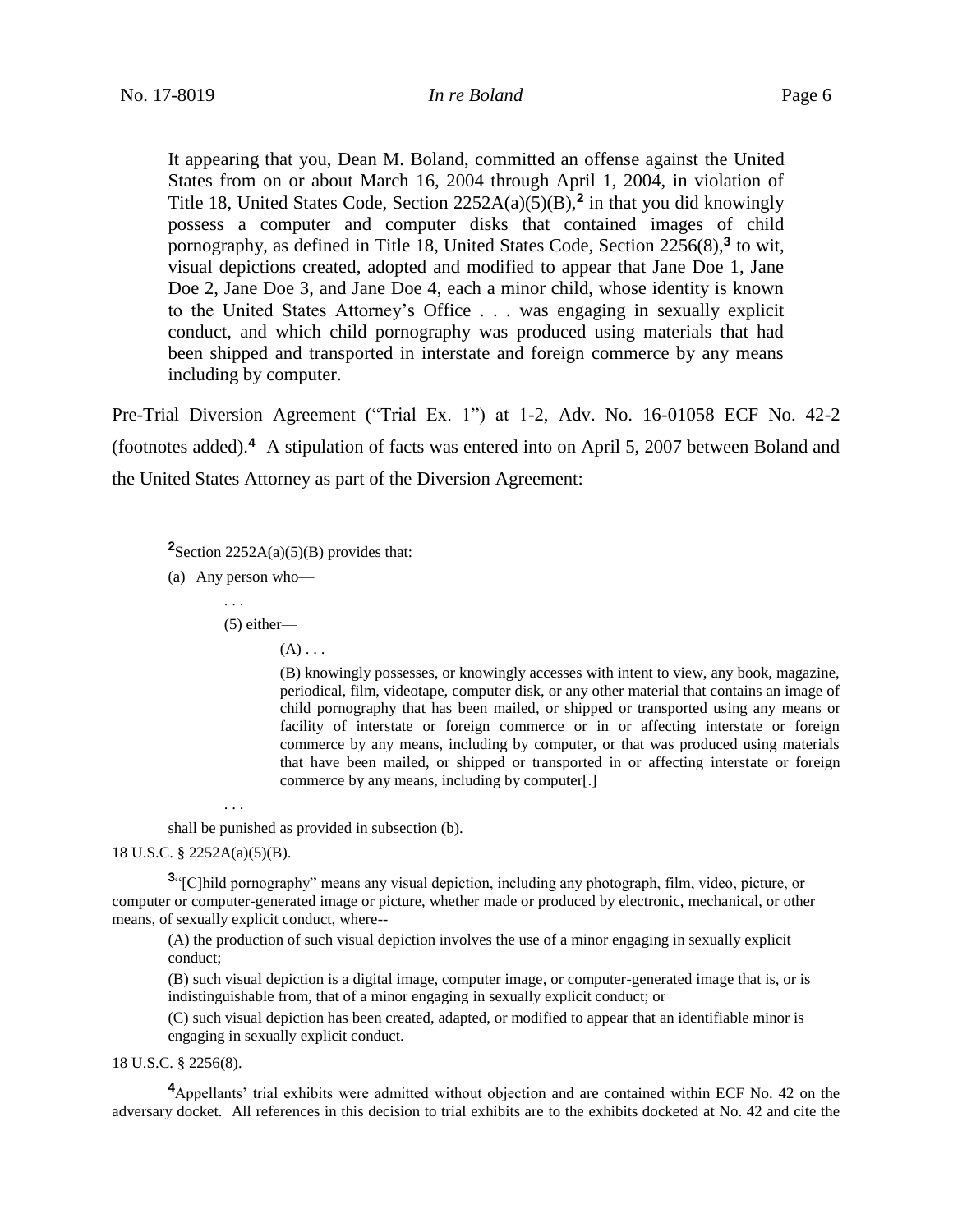- 1. Between February, 2004, and March 15, 2004, Dean M. Boland (Boland) connected to the Internet from his home and office in the Northern District of Ohio. During that time period, and while connected to the Internet, Boland downloaded at least four (4) images, from the Internet, depicting four (4) real, identifiable minors in innocent poses. Boland knew or should have known that such images depicted real, identifiable minors. Boland downloaded two (2) such images from Istockphoto.com, a website located in Canada. Boland downloaded two (2) such image from websites hosted by Webe web, located in the State of Florida.
- 2. Boland digitally manipulated such images and combined them with other images to create a series of visual depictions. Such visual depictions were created, by Boland, to appear that each of the four (4) real, identifiable minors engaged in sexually explicit conduct.
- 3. Boland created and used these visual depictions in his capacity as an attorney and/or witness in a variety of criminal cases in several different courts. Between March, 2004 and January, 2005, Boland transported such visual depictions to, and/or displayed such visual depictions in courts in Summit, Columbiana, Hamilton and Warren Counties, in the State of Ohio, as well as in U.S. District Court in Tulsa, Oklahoma.

*Id.* at 9. In addition, Boland was required to issue a Public Statement in the Cleveland Bar Journal that was incorporated by reference into the Diversion Agreement. Boland stated that:

In a previous issue of the Cleveland Bar Journal, as well as in certain articles published in the Plain Dealer and the Columbus Dispatch, I have made certain statements regarding a federal investigation surrounding my creation and use, in court, of certain digital images.

In preparation for my testimony, as an expert witness on behalf of defendants, in child pornography cases in several counties in Ohio as well as Federal District Court in Tulsa Oklahoma, I created a series of trial exhibits. I downloaded images, from the Internet, depicting four minors in innocent poses. There was nothing about these images to suggest that they were not real identifiable children and I now know that they were in fact real. I then digitally manipulated such images and combined them with images depicting sexual conduct to create a series of visual depictions. Such visual depictions were created, by me, to appear that each of the four children was engaged in sexually explicit conduct. Despite my good faith belief that my actions taken in my capacity as an expert witness were appropriate under the circumstances, I do recognize that such images violate federal law.

exhibit numbers used at trial (e.g., Trial Ex. 1.) Exhibits 8, 9, and 10, however, are court decisions and this decision refers to them by citing the decisions, rather than the exhibits. Boland did not seek admission of any exhibits.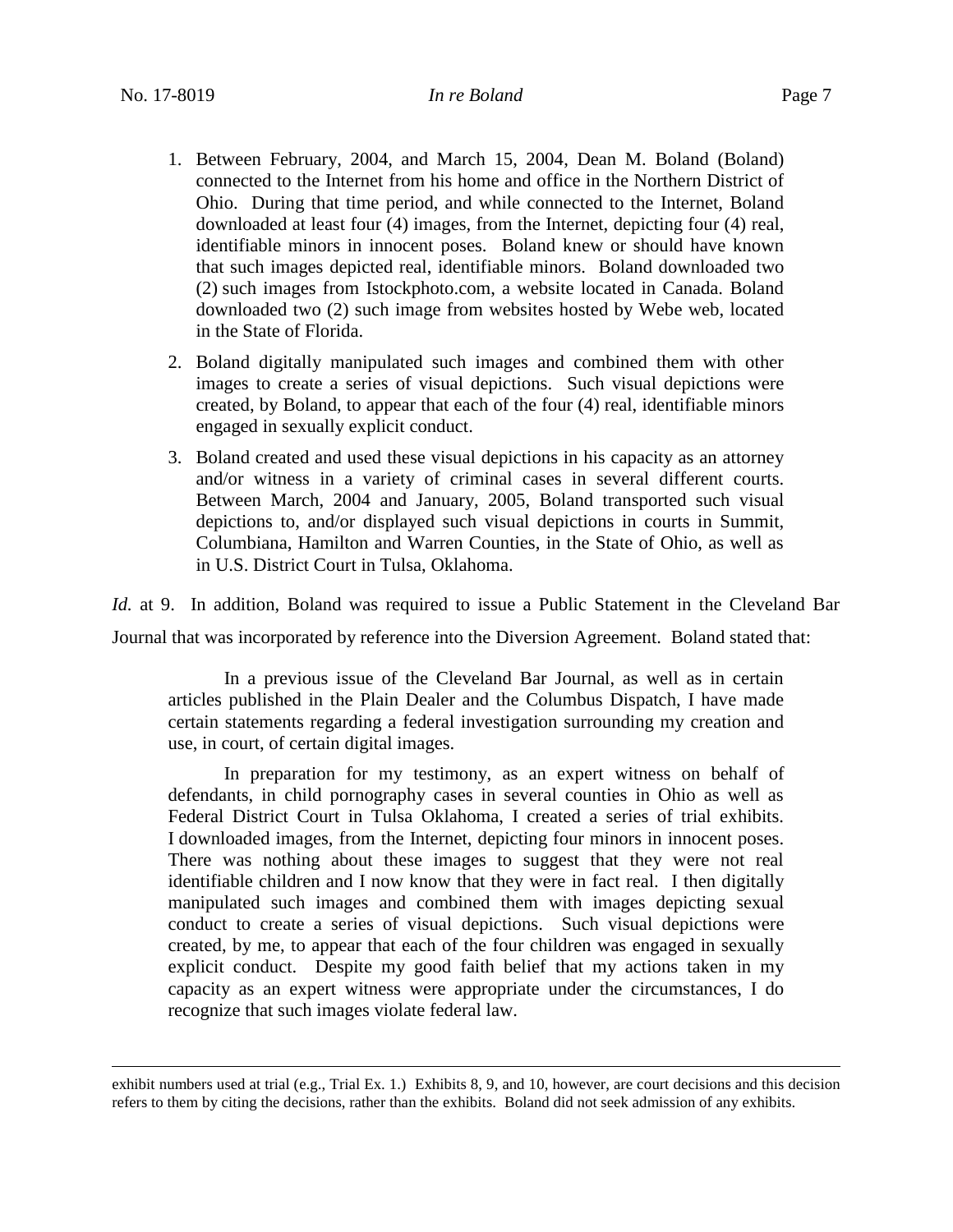I created the images solely for use in court, and indeed, only used the images in the course of my testimony as an expert witness. While the Ohio Revised Code includes an exception in its child pornography statutes for material used for a judicial purpose, the United States Code contains no such statutory exception. While I do not agree with the law and feel that an exception for judicial purposes is constitutionally mandated, current federal law contains no such exception. I acknowledge that federal authorities based upon a good faith belief, acted reasonably in their effort to enforce federal criminal law and was therefore, wrong for making disparaging comments about the involved investigators and prosecutors. They did act appropriately in their enforcement of federal criminal laws and the protection of the children depicted. I also realize that while I only used the visual depictions in my efforts to educate judges and juries as to the issues surrounding virtual child pornography, it is wrong to do so with the images of innocent children. Believing that all images were to be utilized in court without further exposure or distribution, it was never my intention to harm any child. Accordingly, I apologize to each child and their respective parents and/or guardians for any embarrassment or harm they suffered from the public dissemination of this material.

*Id.* at 10. The Diversion Agreement placed certain requirements on Boland but did not impose any damages. *Id.* at 3-6.

In September 2007 two of the minors, depicted in the sexual images Boland created, sued him under 18 U.S.C. § 2252A(f), which provides civil damages to a person aggrieved due to the conduct prohibited in 18 U.S.C. § 2252A(a) or (b) or 18 U.S.C. § 1466A. Section 2255(a) of Title 18 further provides that a minor victim of a § 2252A violation is entitled to actual damages which shall not be less than \$150,000 for each victim.

Initially, the district court determined that the liability under these facts could raise Sixth Amendment right to counsel issues, would be unfair in that Boland created the images under a federal court directive in Oklahoma, and raised comity issues with the Ohio state courts since Ohio provided a statutory exception for a bona fide judicial purpose. *Lora v. Boland*, No. 1:07 CV 2787, 2009 WL 2901306 (N.D. Ohio Sept. 1, 2009). The Sixth Circuit reversed and remanded, finding no exception for expert witnesses and left any constitutional issues for the district court to resolve. *Doe v. Boland*, 630 F.3d 491 (6th Cir. 2011).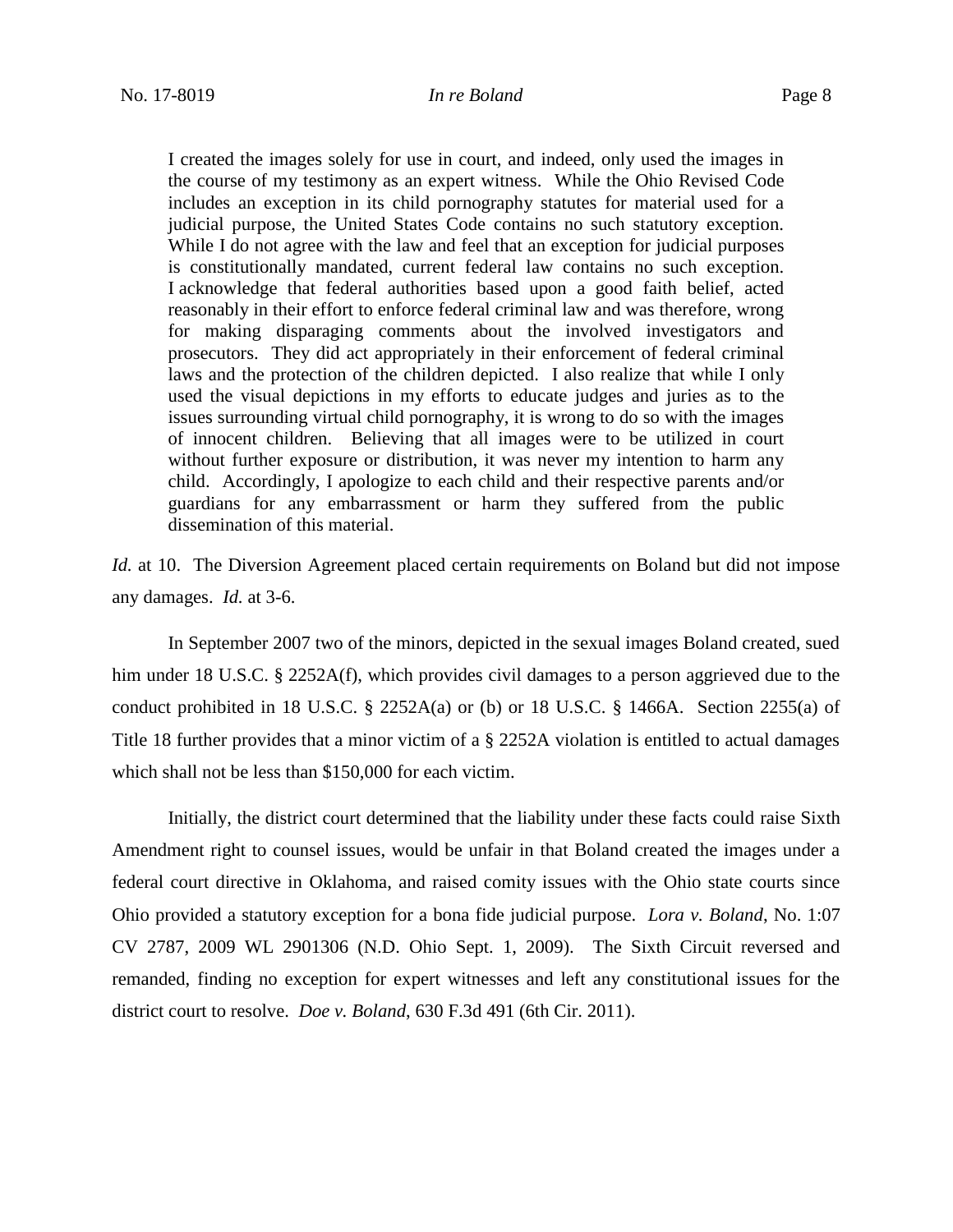Upon remand, the parties agreed to brief the following legal questions on summary judgment:

[W]hether any of the Plaintiffs are 'persons aggrieved' entitling them to monetary damages under § 2252A(f); whether the minor Plaintiffs suffered 'personal injury' under § 2255 as a result of the criminal violations; whether the definition of child pornography in  $\S$  2256(8)(c) violates the First Amendment; and whether the application of the federal child pornography statutes to an expert witness in Boland's circumstances violates the Sixth Amendment right to effective counsel.

*Lora v. Boland*, 825 F. Supp. 2d 905, 907 (N.D. Ohio 2011).

On summary judgment, the district court determined that the Appellants suffered personal injury and were persons aggrieved under 18 U.S.C. § 2255(a). **<sup>5</sup>** The court then turned to the constitutional issues. The district court noted that while the summary judgment motion was pending before him, Boland filed a separate lawsuit for declaratory judgment and injunctive relief against the United States Attorney General, which was assigned to another district court judge. In that complaint, Boland argued that Ohio defense counsel and expert witnesses face criminal and civil liability for actions similar to Boland's and such potential liability was a violation of the First Amendment and the fear of liability and federal prosecution deprived Ohio citizens of the Sixth Amendment right to a fair trial. The district court in the parallel case on the Constitutional issues granted the United States' Motion to Dismiss. *Boland v. Holder*, 1:09 CV 1614, 2010 WL 3860996 (N.D. Ohio Sept. 30, 2010), *aff'd*, 682 F.3d 531 (6th Cir. 2012). The decision concluded that (i) the images Boland created were not protected by the First Amendment and (ii) requiring counsel and expert witnesses to comply with the law does not deprive defendants of a fair trial under the Sixth Amendment.

Informed by that decision as well as his independent analysis, the judge in the statutory damages case found, as many cases had before, that "'morphed' child pornography is not protected speech[.]" *Boland*, 825 F. Supp. 2d at 912. Additionally, the district judge noted that an expert witness could make this same point without victimizing minors, and he rejected the argument that these restrictions amount to a denial of the Sixth Amendment right to counsel. *Id.*  at 912-13. The court awarded damages of \$300,000, \$150,000 for each victim. Upon a second

**<sup>5</sup>**The parties stipulated that the Appellants had no present knowledge of the harm. Trial Ex. 12.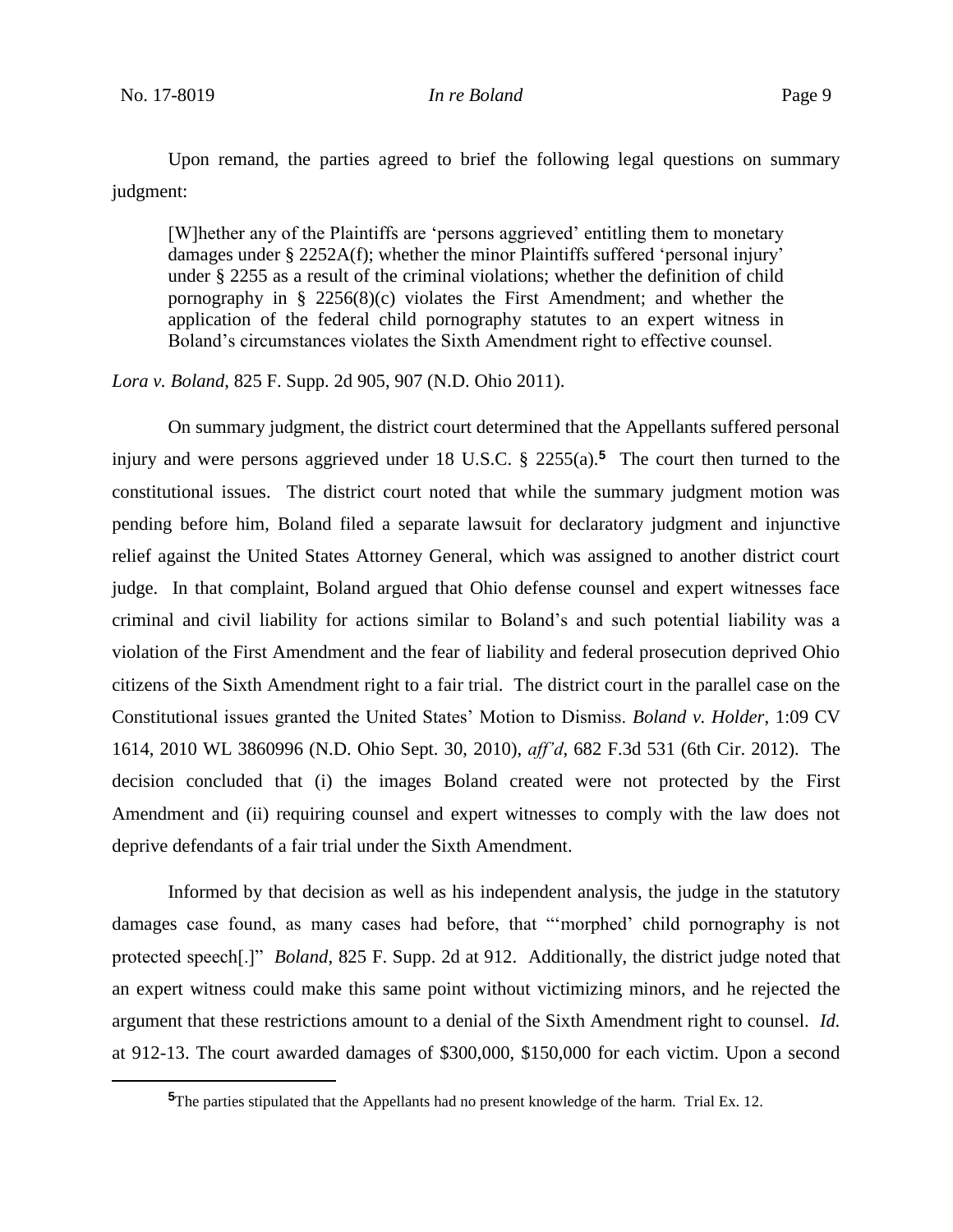appeal to the Sixth Circuit, the district court's decision regarding statutory damages was affirmed. *Doe v. Boland*, 698 F.3d 877 (6th Cir. 2012), *cert. denied*, 570 U.S. 904, 133 S. Ct. 2825 (2013).

Boland subsequently filed a Chapter 7 bankruptcy petition in the Bankruptcy Court for the Northern District of Ohio. Appellants filed an adversary proceeding, asserting the damages awarded under 18 U.S.C. § 2252A(f) gave rise to a non-dischargeable debt for willful and malicious injury under 11 U.S.C. § 523(a)(6). Prior to trial, Appellants filed a Motion in Limine seeking an order "preventing [Boland] from denying or offering evidence to support the denial of the facts that he 1) knowingly morphed the innocent images of two real and identifiable children into child pornography . . . and 2) was substantially certain that he would cause injury to the plaintiffs when he morphed their images into child pornography." Pls' Mot. in Lim. at 1, Adv. No. 16-01058 ECF No. 14. Appellants argued these issues had previously been determined in the civil damages action. The bankruptcy court granted the first part of the Motion in Limine, determining that those findings were previously made in order to impose liability under 18 U.S.C. § 2252A(f). The bankruptcy court denied the second part of the Motion in Limine seeking a determination as a matter of law that Boland was substantially certain that he would cause injury to the children and determined that the issue to be tried was whether Boland intended to injure the children in creating and using the morphed images:

The second request of the Motion in Limine sought to prevent Mr. Boland from denying that he "was substantially certain that he would cause injury to the plaintiffs when he morphed their images into child pornography . . . ." There is nothing in either the Diversion Agreement or the District Court opinion regarding the intent to injure. Since the issue of intent to injure was not fully and fairly litigated in the prior proceeding and the issue of intent was not necessary to the judgment, the second request of the Plaintiffs' Motion in Limine was denied.

### **Accordingly, the only issue in this trial is intent to injure . . . .**

*Doe v. Boland* (*In re Boland*), Adv. No. 16-1058, 2017 WL 2312854, at \*1-2 (Bankr. S.D. Ohio May 26, 2017) (emphasis added).

The trial occurred on May 10, 2016. There were three witnesses.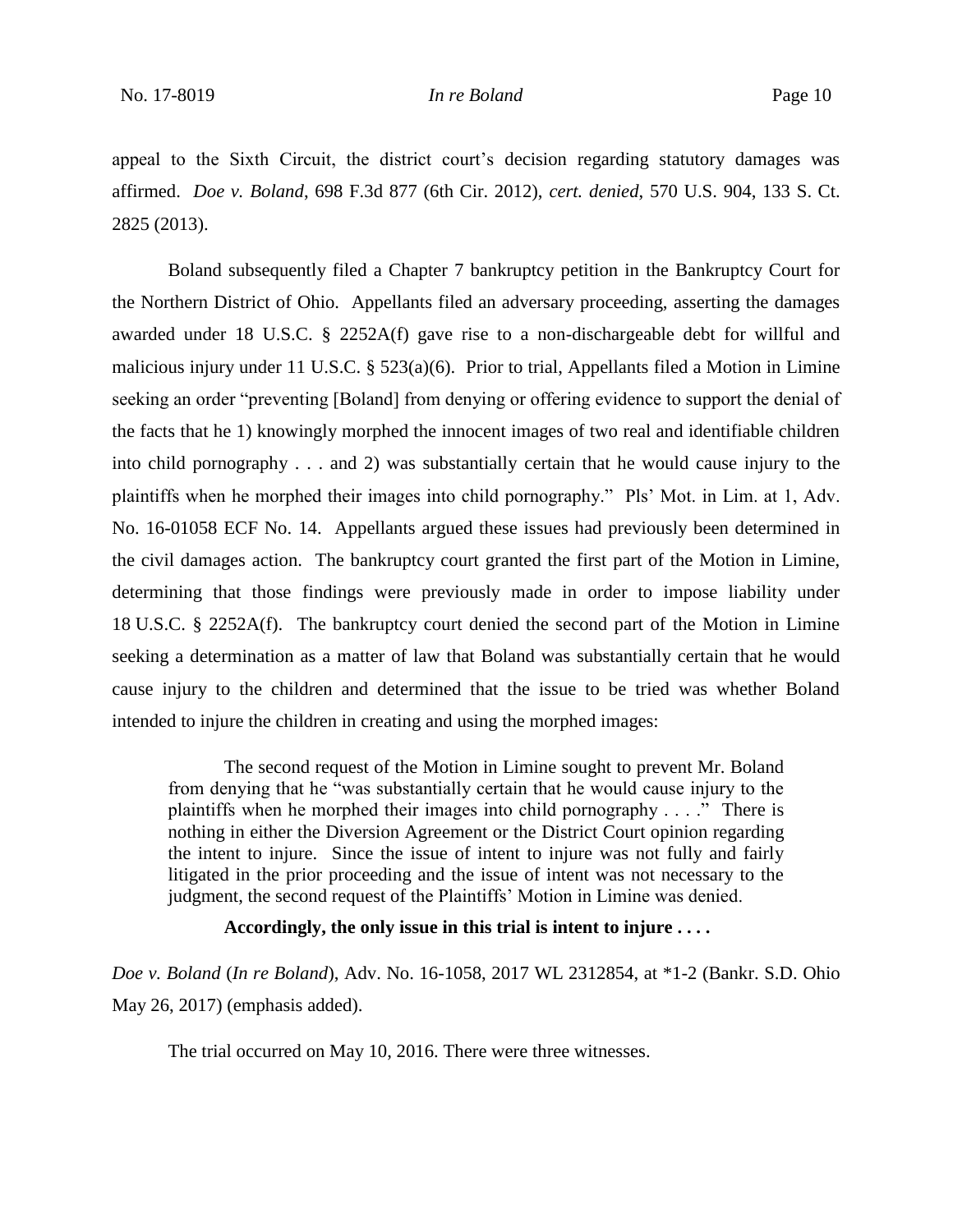Charles Sullivan, Special Agent with the Federal Bureau of Investigation testified about the Boland investigation. Sullivan learned that Boland took "innocent G-rated pictures of children, and digitally manipulated those images to appear as if those children were engaged in sexual activity." Tr. 12:20-23, May 10, 2017, Adv. No. 16-01058 ECF No. 54.**<sup>6</sup>** Sullivan obtained a search warrant for Boland, his residence, and his vehicle. After executing the warrant, Sullivan found digital media with pornographic images.

Sullivan testified that when Boland testified as a defense expert witness in a federal criminal proceeding in Oklahoma and used the altered images for demonstrative purposes, "the prosecution became concerned that what he had done in court may have violated federal law, and the – I believe it was the Judge at that time ordered him at the end of that hearing to delete the images that he had just shown in court." Tr. 19:4-9.

Boland, following only the strict letter of the Judge's instructions, did not destroy the images, but did delete them from the computer he had at the trial. As Sullivan explains:

I interviewed an Assistant County Prosecutor . . . that had attended a continuing legal education seminar, of which Mr. Boland was presenting. And in interviewing the prosecutor, Mr. Boland had at that time joked about the Judge ordering him to purge his – purge these pictures, and joking that, you know, I deleted them by hitting the delete button, kind of mocking the Judge, knowing that just deleting them that way didn't purge them from his system.

Tr.19:20-20:5. Sullivan testified Boland used one picture in a subsequent criminal trial and two pictures in another, both in Ohio state court proceedings. Tr. 20:9-13.

In addition, Michael A. Sullivan, an Assistant United States Attorney for the Northern District of Ohio, testified that during the civil litigation Boland denied, during discovery, that the victims in the civil case were the same as referenced in the Diversion Agreement. Boland filed amended discovery responses because such a position was in contradiction of the Diversion Agreement and could have voided its terms.

The only other witness was Boland. Boland testified about his résumé, which was up-todate for the time the relevant events occurred. See Tr. Ex. 5. Boland explained that he was aware

 $\overline{a}$ 

**<sup>6</sup>**All transcript references are to the May 10, 2017 hearing.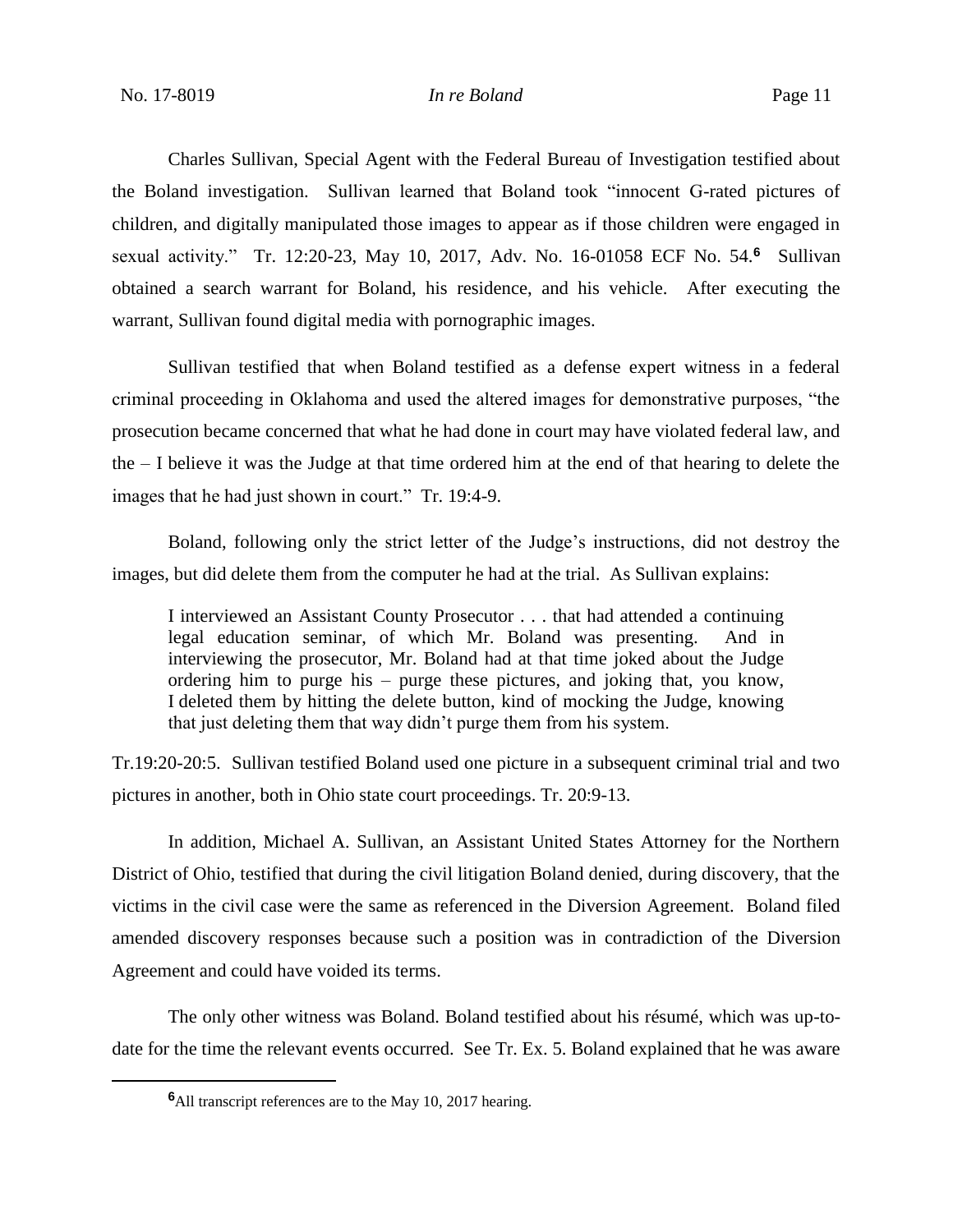of the criminal statutes related to damages involving child pornography and prohibited acts. He was also "aware of the technological aspects" including "the creation and storing electronically of child pornography." Tr. 50:20-24. His field of expertise included "whether you could recognize real child pornography from virtually created child pornography[.]" Tr. 51:24-53:1. He wrote nine articles on this topic.

Boland testified in the bankruptcy court as to his expert testimony provided in the *Shreck*  case. During the hearing or trial, but following Boland's testimony in *Shreck*, the United States Attorney in Oklahoma raised concern about whether Boland may have violated "certain criminal child pornography statutes." Tr. 52:24-5:13. Boland testified that:

The Judge admonished me because I left the witness stand and communicated with defense counsel my concern that the prosecutors were preparing to arrest me in association with my testimony that day. So the defense attorneys . . . asked that the Court give me an admonishment on the record to protect me from potential action by the prosecutors. Then the Court, in fact, did that admonishment while noting to the prosecutors that my testimony in that case was I had no knowledge whether any of the individuals were even real people, much less their identity, and therefore the Court stated there's no way he violated the law and it would be Orwellian to arrest him after creating these exhibits that I asked him to come here and create.

Tr. 53:13-54:2.**<sup>7</sup>** As noted, Boland deleted those images from his computer as requested by the judge; however, he subsequently answered questions about those same images in other cases,

**<sup>7</sup>**The Sixth Circuit describes those events somewhat differently:

After Boland had finished testifying in the *Shreck* case and after the prosecutors had raised concerns about the legality of Boland's testimony, it is true, the district court judge said that the images were "prepared expressly at court order." But that statement cannot change what happened. Boland had already violated § 2252A(a) before he stepped into the courtroom, and at no point before the hearing had the judge given him permission to create and possess new child pornography. All the judge said before the hearing was: "Defendant's expert should be prepared to address [the topic of virtual pornography] with information regarding financial costs of producing virtual images, the amount of time needed to produce an image, as well as the skill level required in order to achieve results which can pass for 'real' images." Perhaps appreciating the point, the same court later said (through a different judge; the first one retired) that Boland had no right to possess the images. The court held that Boland, as Shreck's counsel, "can sufficiently make [his] arguments and points relating to the ease of creating digital images that are indistinguishable from actual images, . . . without creating images that depict minors in sexually explicit situations." In the last analysis, this simply is not the case Boland claims it is: that of one federal court authorizing him to do something and of another federal court punishing him for it.

*Boland*, 630 F.3d at 497 (citations omitted).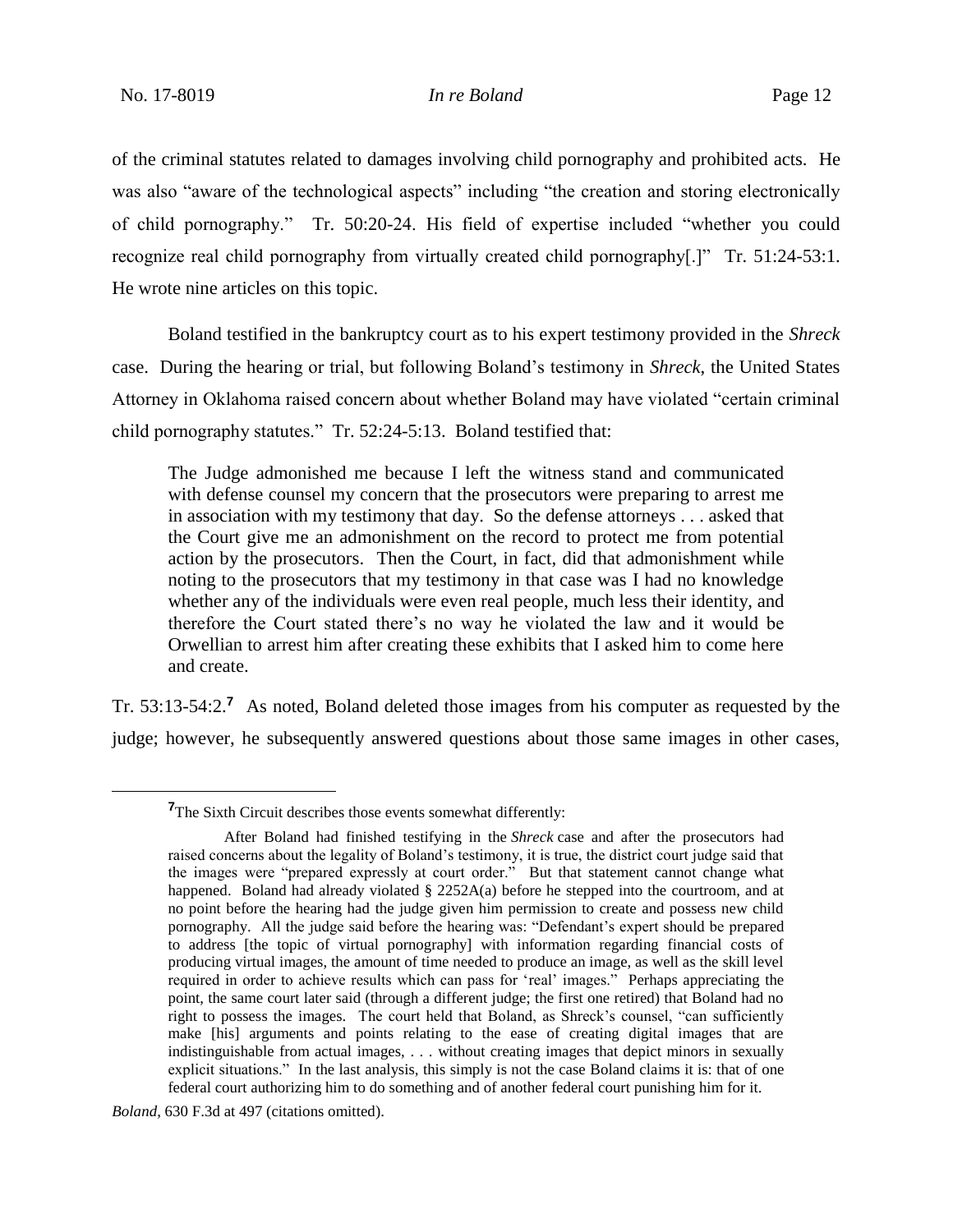describing the images as having been "previously admitted as sealed court records." Tr. 54:23. Boland testified this was not him using the images but instead answering questions after the images were displayed by the prosecutor. Tr. 54:9-55:2, 65:6-8. Boland also repeated his testimony that he did not know these images downloaded from the internet were images of real children. Boland was also questioned about whether the images he downloaded were "obviously altered." Tr. 76:13. Boland agreed that the images were not altered in an apparent manner, such as by replacing a building column with a human leg. *Id.* Boland did not point to any noticeable alteration but stated that he could not know for sure because he did not create the images of the minors. *Id.* Boland did admit in discovery, consistent with the Diversion Agreement, one of the images he created "appeared to depict an actual minor." Trial Ex. 2 at 10 (Admis. 7).

Boland testified repeatedly that he did not know what generated law enforcement's concern except that the word "crime" was used and he did not know if that was because real children may have been used in his created images. Nevertheless, Boland did acknowledge that he sent his computer by Federal Express to his mother because of his concern about whether his actions would be interpreted, erroneously in his view, as unlawful. Despite the resolution of the issue in Oklahoma, he did not know if the Cleveland FBI or the United States Attorney's Office in Cleveland might conclude he had violated the law.

He did not inform anyone associated with the Ohio criminal cases about the possible law enforcement concerns raised in Oklahoma. Boland stated that he only testified as an expert in Ohio because he believed Ohio explicitly authorized it by statute. Boland also testified he had no legal obligation to determine if the downloaded pictures of the minors were real.

Following the trial, the bankruptcy court determined that the judgment was dischargeable because Appellants failed to meet their burden under § 523(a)(6) and entered judgment in favor of Boland in an opinion and order entered May 26, 2017 and amended on July 5, 2017. *See Doe v. Boland* (*In re Boland*), Adv. No. 16-1058, 2017 WL 2312854 (Bankr. S.D. Ohio May 26, 2017); Am. Mem. of Op. & Order, Adv. No. 16-01058 ECF No. 49.**<sup>8</sup>**

**<sup>8</sup>**The amended decision is identical, except correcting a reference in the original decision to Boland filing a Chapter 13. He filed a Chapter 7.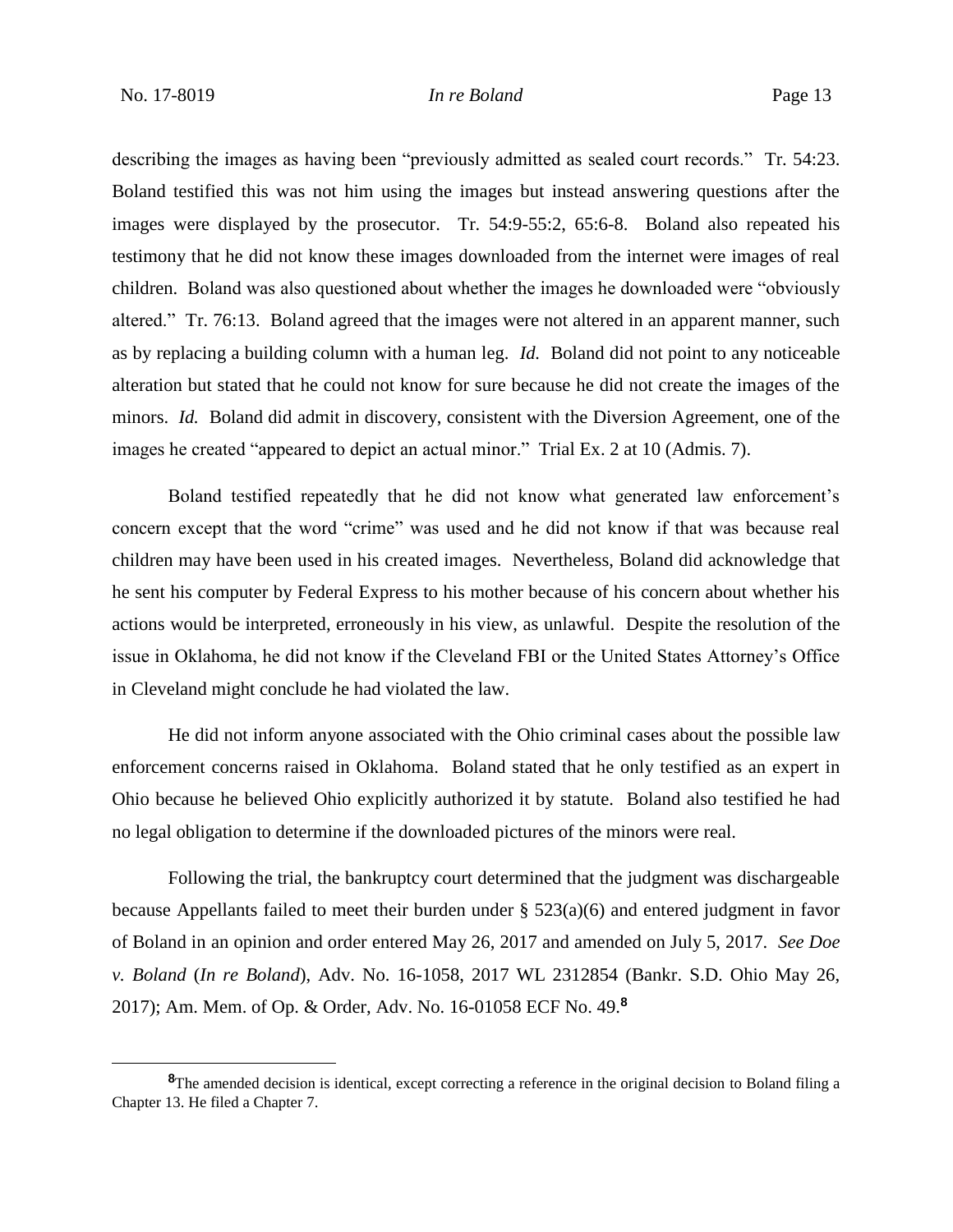With respect to the trial, the bankruptcy court interpreted the evidence as mostly addressing the intentional act of creating the images, and not Boland's intent to injure the children. The court noted that even if Boland "should have known" the consequences of his actions, the debt would be dischargeable because the standard for determining willfulness in the Sixth Circuit is subjective.

The bankruptcy court focused on Boland's motivation for his actions as an expert. The decision stated that Boland only created these images as a consultant and expert witness. The court noted that the depictions which Boland created from the minors' images were only displayed in court and appeared to give significance to Boland's lack of control over the images during the Ohio criminal proceedings that occurred after the *Shreck* trial in Oklahoma. The court also addressed the Appellants' argument that, following his testimony in the *Shreck* case, Boland was on fair notice as to the possible criminality of his actions. The bankruptcy court commented that Boland's testimony that the images were in sealed court records and out of Boland's control was undisputed. The court gave significant weight to Boland's statement that he did not know if the innocent images purchased on the internet were real children.

The court determined that Jane Doe and Jane Roe failed to establish the necessary intent and, therefore, failed to meet their burden to show Boland commited a willful injury within the meaning of  $\S$  523(a)(6):

There was no evidence offered by Plaintiffs contradicting Mr. Boland's stated reason for why he downloaded innocent images of what appeared to be minors and altered them to be used in courtroom demonstrations. There was also no evidence offered by the Plaintiffs demonstrating that Mr. Boland actually intended harm to the Plaintiffs, or knew it was virtually certain to occur.

*Boland*, 2017 WL 2312854 at \*3. The court did not address the element of malice.

## **IV. ANALYSIS**

## **A. Dischargeability Under 11 U.S.C. § 523(a)(6)**

The Bankruptcy Code does not discharge an individual's debt that a creditor can prove was "for willful and malicious injury by the debtor to another entity or to the property of another entity[.]" 11 U.S.C. § 523(a)(6). To be "willful," the Supreme Court decided that the actor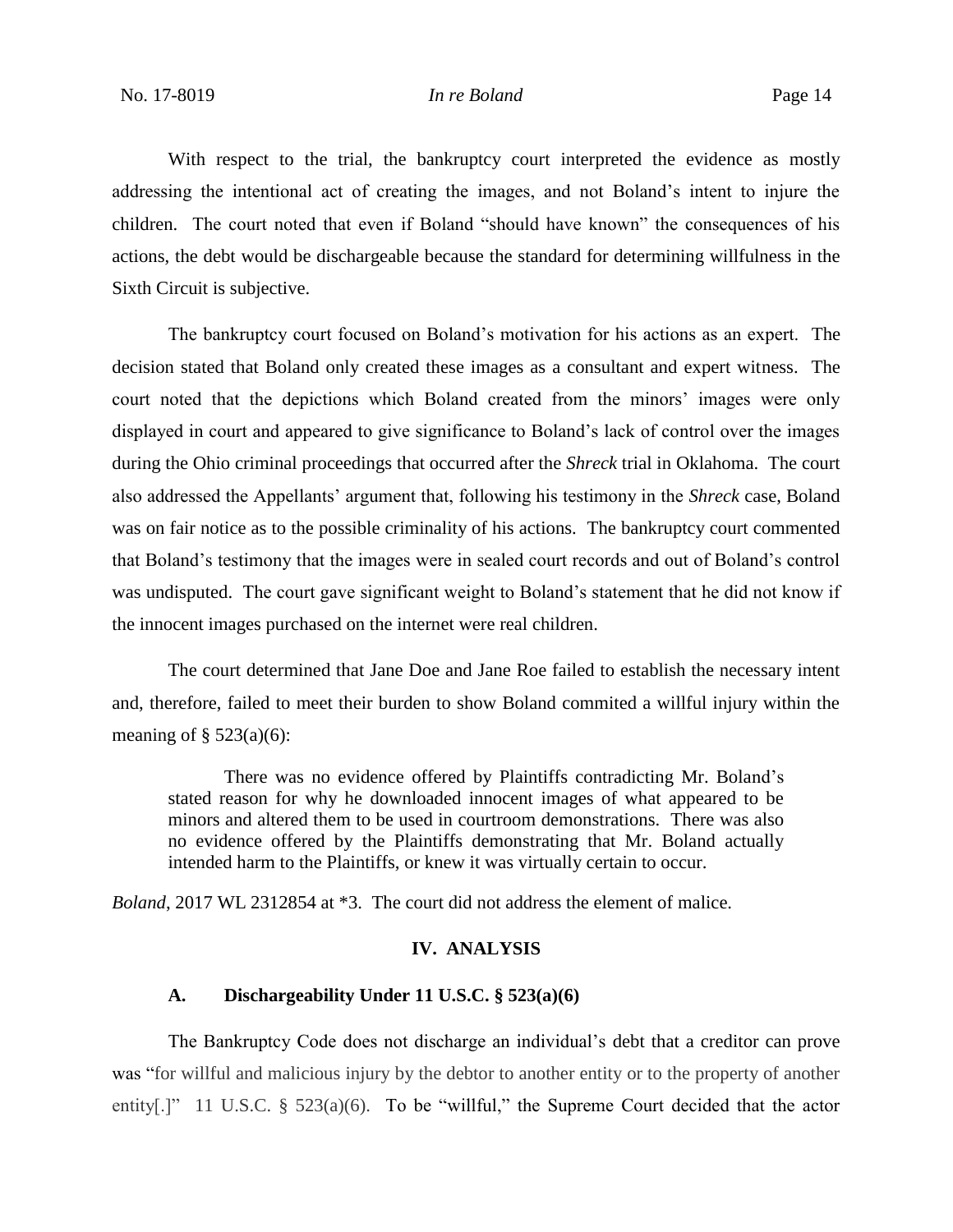"intend the *consequences* of an act, not simply the act itself." *Kawaauhau v. Geiger*, 523 U.S. 57, 61-62, 118 S. Ct. 974, 977 (1998) (citation omitted). In finding that the actor must intend the injury, rather than merely intending an act that leads to injury, the Court held that "debts arising from recklessly or negligently inflicted injuries do not fall within the compass of  $\S$  523(a)(6)." *Id.* at 64. In so holding, the Supreme Court recognized that "[t]he (a)(6) formulation triggers in the lawyer's mind the category 'intentional torts,' as distinguished from negligent or reckless torts." *Id.* at 61. *See Kennedy v. Mustaine* (*In re Kennedy*), 249 F.3d 576, 580 (6th Cir. 2001). *See also Yeager v. Wilmers,* 553 B.R. 102, 111 (S.D. Ohio 2015) (affirming determination of nondischargeability under § 523(a)(6) after state court determination that debtor engaged in intentional tort of battery).

Shortly after the Supreme Court's issuance of *Geiger,* the Sixth Circuit decided *Markowitz v. Campbell* (*In re Markowitz*), 190 F.3d 455, 464 (6th Cir. 1999). In *Markowitz* the court held that a willful injury occurs when the debtor "desires to cause consequences of his act, or . . . believes that the consequences are substantially certain to result from it." *Id.* (citing Restatement (Second) of Torts § 8A). In the Sixth Circuit, this is a subjective standard. *Markowitz*, 190 F.3d at 464. *See Trost v. Trost* (*In re Trost*), 735 F. App'x. 875, 878 (6th Cir. 2018); *Brown v. Ausley* (*In re Ausley*), 507 B.R. 234, 240 (Bankr. W.D. Tenn. 2014); *Hamerly v. Salupo* (*In re Salupo*), 386 B.R. 659, 669 (Bankr. N.D. Ohio 2008). It does not matter if a reasonable, objective person would have been aware of the consequences of his or her action; if the debtor did not subjectively intend those consequences or was not subjectively aware that the consequences were substantially certain to occur then the debtor's action was not willful.**<sup>9</sup>** The debtor, however, need not intend or anticipate the precise nature of the injuries suffered, only that injury would ensue from his acts. *Yeager*, 553 B.R. at 111 ("*Geiger* does not stand for the proposition that the debtor must intend to cause the precise injury that resulted (i.e., a leg injury))."

**<sup>9</sup>** *See Carrillo v. Su* (*In re Su*), 290 F.3d 1140, 1142-46 (9th Cir. 2002) noting that the Sixth Circuit has concluded that a debtor must subjectively intend the injury and comparing the subjective and objective approaches to determining nondischargebility under  $\S$  523(a)(6).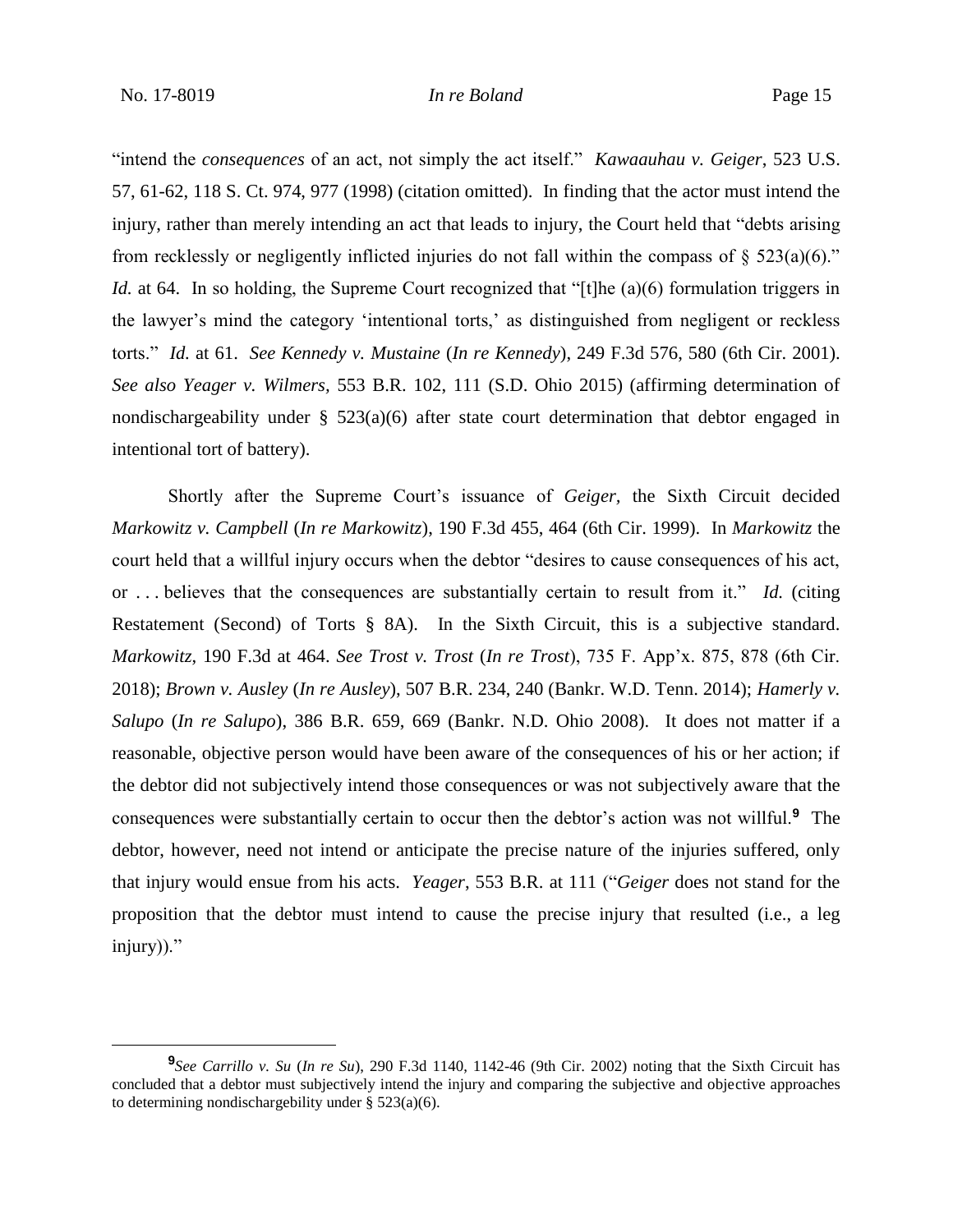### No. 17-8019 *In re Boland* Page 16

Nevertheless, in order to establish the intent necessary to prove nondischargeability, a debtor does not need to confess to desiring to injure or cause the consequences of his or her acts. It has long been recognized that "[a] debtor will rarely, if ever, admit to acting in a willful and malicious manner. [However,] both can be inferred from the circumstances surrounding the injury." *O'Brien v. Sintobin* (*In re Sintobin*), 253 B.R. 826, 831 (Bankr. N.D. Ohio 2000). *See Yeager*, 553 B.R. at 107 (similar); *CMEA Title Agency, Inc. v. Little* (*In re Little*), 335 B.R. 376, 383 (Bankr. N.D. Ohio 2005) (similar).

The other required element of  $\S$  523(a)(6) is malice. An act is malicious under § 523(a)(6) if it is "in conscious disregard of one's duties or without just cause or excuse . . ." *Wheeler v. Laudani*, 783 F.2d 610, 615 (6th Cir. 1986) (citations omitted); *Juett v. Casciano* (*In re Casciano*), Adv. No. 15-8013, 2016 WL 105926, (B.A.P. 6th Cir. Jan. 11, 2016); *Gonzalez v. Moffitt* (*In re Moffitt*), 252 B.R. 916, 923 (B.A.P. 6th Cir. 2000) and *Hoewischer v. White* (*In re White*), 551 B.R. 814, 822 (Bankr. S.D. Ohio 2016). "Malicious" under § 523(a)(6) does not require "ill-will or specific intent[.]" *Wheeler*, 783 F.2d at 615; *Monsanto Co. v. Trantham* (*In re Trantham*), 304 B.R. 298, 308 (B.A.P. 6th Cir. 2004). While the term willful in § 523(a)(6) addresses the scienter aspect of the debtor's conduct, malice addresses whether the debtor had a legal justification or legal excuse for the otherwise culpable conduct, or acted in conscious disregard of one's duty. For example, a debtor's conduct is willful when the debtor strikes the creditor; but, the debtor's conduct is not malicious if the debtor acted in self-defense or in defense of others.**<sup>10</sup>** *Casciano*, 2016 WL 105926, at \*6-7.

**<sup>10</sup>**There are cases which have held that following *Geiger*, the concept of "willful" and "malicious" have melded into a unitary standard. *See Marketgraphics Research Grp. Inc. v. Berge*, 245 F. Supp. 3d 973, 977 (M.D. Tenn. 2017) ("From the post- *In re Markowitz* cases, the Sixth Circuit has appeared to apply one single test for whether an injury was 'willful and malicious' rather than considering 'willful' and 'malicious' as separate elements."); *see also Jendusa-Nicolai v. Larsen*, 677 F.3d 320, 323 (7th Cir. 2012) (discussing the circuit split on whether "willful and malicious" is a unitary or dual standard following *Geiger*); *Gonzalez v. Moffitt* (*In re Moffitt*), 252 B.R. 916, 922 n. 5 (B.A.P. 6th Cir. 2000) (discussing the split). However, the Sixth Circuit restated the two-part test in a very recent unreported decision. *Trost v. Trost* (*In re Trost*), 735 F. App'x. 875, 878 (6th Cir. 2018). Also, 11 U.S.C. § 1328(a)(4) refers to "willful or malicious injury", suggesting these words have some separate meaning. *See e.g., B.B. v. Grossman* (*In re Grossman*), 538 B.R. 34, 39 (Bankr. E.D. Cal. 2015) ("The 'willful *or* malicious' injury component of the § 1328 exception to discharge differs from §  $523(a)(6)$ , which excepts from discharge debts that are the result of 'willful *and* malicious' injury." (emphasis in original)).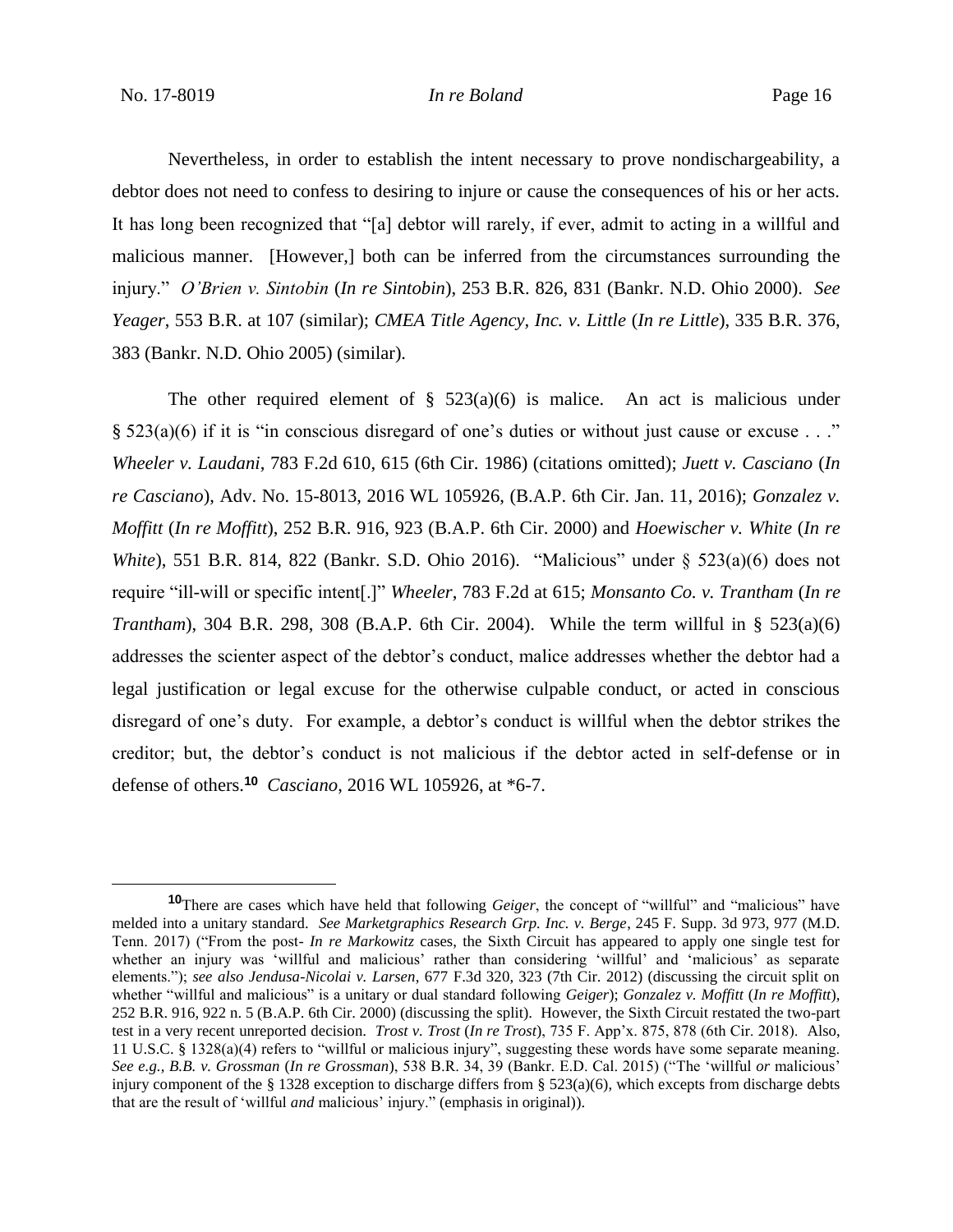# **B. The Bankruptcy Court Correctly Denied the Motion in Limine Regarding Boland's Intent to Injure**

Beginning with the second issue on appeal, Appellants seek a determination that the bankruptcy court erred in failing to apply collateral estoppel or issue preclusion**<sup>11</sup>** to preclude Boland from introducing evidence to deny that he intended to injure the children or that he was substantially certain that the children would be injured from his conduct. The Appellants' position is that the district court and Sixth Circuit decisions in the underlying civil damages litigation established that he was substantially certain that the children would be injured from his conduct.

The majority finds that the bankruptcy court did not err in not applying issue preclusion to prevent Boland from proceeding to trial as to his intent to injure because the district court and Sixth Circuit decisions did not determine whether Boland intended the injury to the children. Intent to injure was not an element of the criminal and civil statutes at issue in the civil litigation. Rather, the majority finds that the issue of Boland's intent to harm was a question of fact appropriate for determination through the bankruptcy court trial.**<sup>12</sup>** Issue preclusion applies in nondischargeability proceedings when facts or legal issues determined in prior litigation are relevant to the elements of a creditor's § 523 claim. *Grogan v. Garner*, 498 U.S. 279, 284, 111 S. Ct. 654, 658 n. 11 (1991); *Sill v. Sweeney* (*In re Sweeney*), 276 B.R. 186, 189 (B.A.P. 6th Cir. 2002). Since the underlying civil judgment against Boland was issued by a federal district court in a federal question case, federal common law applies. *Semtek Int'l Inc. v. Lockheed Martin Corp.*, 531 U.S. 497, 507-08, 121 S. Ct. 1021, 1027-28 (2001); *Trantham*, 304 B.R. at 305.

Federal issue preclusion requires "that the precise issue in the later proceedings have been raised in the prior proceeding, that the issue was actually litigated, and that the determination was necessary to the outcome." *Spilman v. Harley*, 656 F.2d 224, 228 (6th Cir.

**<sup>11</sup>**It has been noted that the "Sixth Circuit has stated a preference for the use of the term 'issue preclusion' instead of the term 'collateral estoppel.'" *Hoewischer v. White* (*In re White*), 551 B.R. 814, 823 n.2 (Bankr. S.D. Ohio 2016) (citing *Heyliger v. State Univ. and Cmty. Coll. Sys. of Tenn*., 126 F.3d 849, 852 (6th Cir. 1997) and *Barnes v. McDowell,* 848 F.2d 725, 728 n. 5 (6th Cir. 1988)). For that reason, the Panel will use the term issue preclusion.

**<sup>12</sup>**A motion in limine generally excludes prejudicial evidence or evidence that should not be brought before the trier of fact, such as privileged material or inadmissible evidence, but does not resolve factual disputes.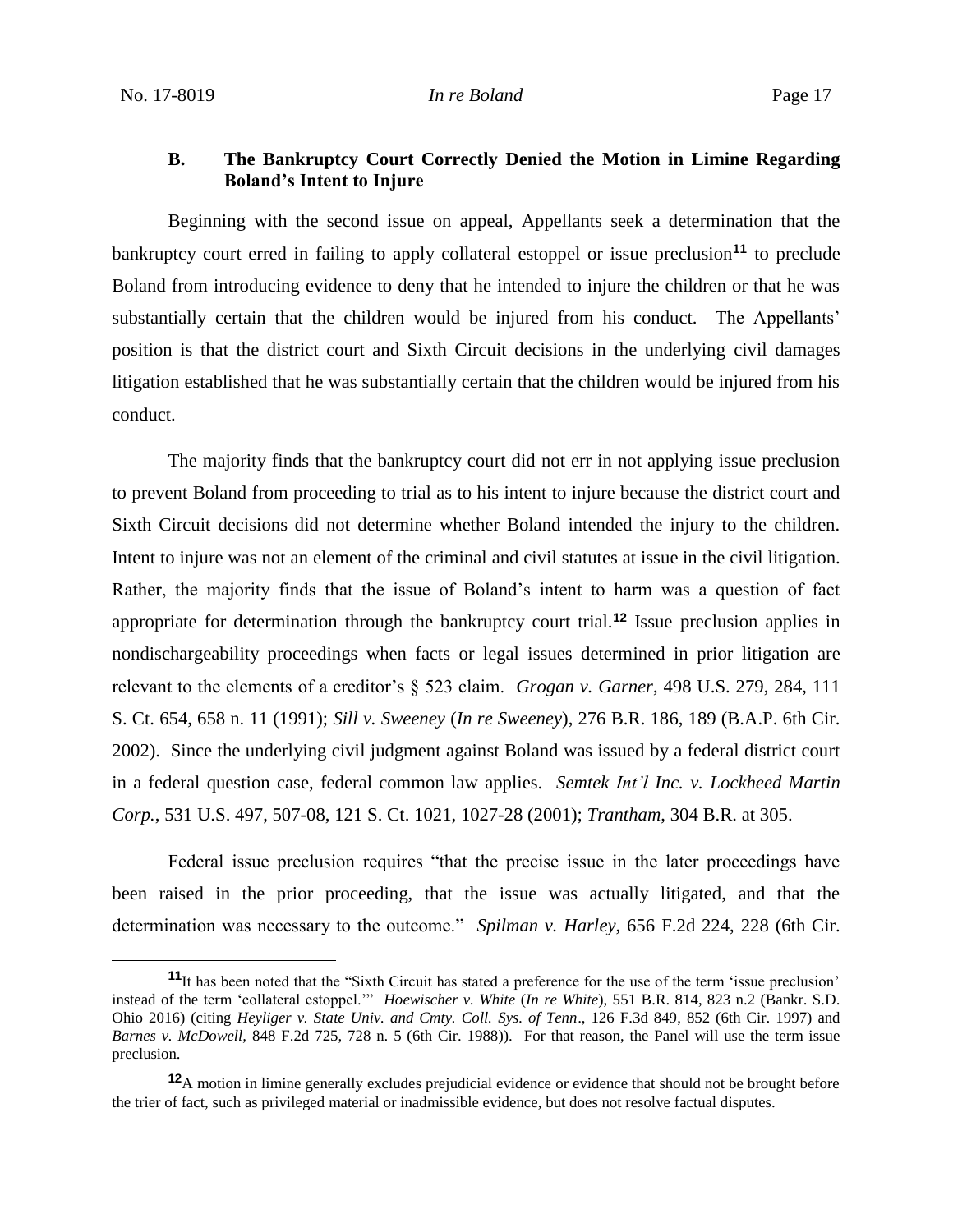1981) (overruled on other grounds by *Bay Area Factors v. Calvert* (*In re Calvert*), 105 F.3d 315, 319 (6th Cir. 1997)).

The triggering event for the district court litigation was Boland entering into the Diversion Agreement through which he stipulated that he violated 18 U.S.C.  $\S$  2252A(a)(5)(B). That section provides that a person commits a crime when he:

knowingly possesses, or knowingly accesses with intent to view, any book, magazine, periodical, film, videotape, computer disk, or any other material that contains an image of child pornography that has been mailed, or shipped or transported using any means or facility of interstate or foreign commerce or in or affecting interstate or foreign commerce by any means, including by computer, or that was produced using materials that have been mailed, or shipped or transported in or affecting interstate or foreign commerce by any means, including by computer[.]

18 U.S.C. § 2252A(a)(5)(B).

The elements required to prove an individual knowingly possessed child pornography in violation of 18 U.S.C.  $\S$  2252A(a)(5)(B) are:

(1) the defendant knowingly possessed visual depictions of child pornography; (2) the visual depictions were transported in or affecting interstate or foreign commerce, or were produced using materials that had been transported in or affecting such commerce; and (3) the defendant knew of the sexually explicit nature of the material and that the visual depictions were of actual minors engaged in that sexually explicit conduct.

*Busching v. United States*, TDC-15-0107, 2018 WL 3546720, at \*5 (D. Md. July 24, 2018) (quoting *United States v. Koegel*, 777 F. Supp. 2d 1014, 1022 (E.D. Va. 2011) (internal quotation marks omitted)).

Knowing possession of child pornography is a general intent crime. *Busching*, 2018 WL 3546720, at \*4. "'[A] general intent crime does not require that the defendant intend the precise purpose or results of the crime but only that the defendant intentionally engage in the *actus reus* [the physical act] of the crime[.]'" *Id*. at \*3 (quoting *United States v. White*, 670 F.3d 498, 508 (4th Cir. 2012)). Accordingly, the issue of Boland's intent to injure the Appellants was not a required element of the underlying crime.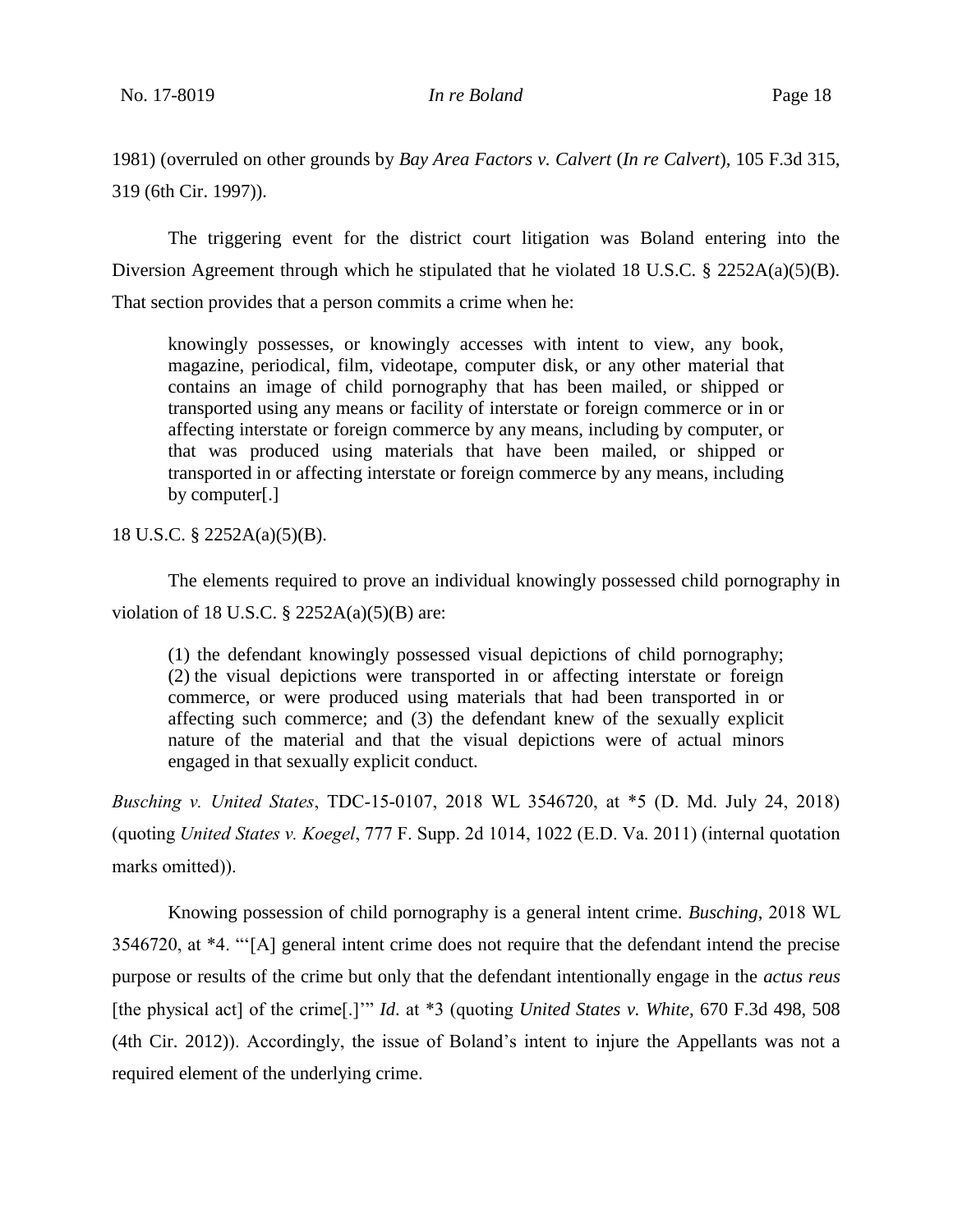Nor is it a necessary element under the civil remedy. Section 2255(a) provides in pertinent part that:

Any person who, while a minor, was a victim of a violation of section … 2252A . . . of this title and who suffers personal injury as a result of such violation, regardless of whether the injury occurred while such person was a minor, may sue in any appropriate United States District Court and shall recover the actual damages such person sustains or liquidated damages in the amount of \$150,000, and the cost of the suit, including a reasonable attorney's fee. Any persons described in the preceding sentence shall be deemed to have sustained damages of no less than \$150,000 in value.

18 U.S.C. § 2255(a).**<sup>13</sup>** Section 2252A(f) provides in pertinent part that:

Any person aggrieved by reason of the conduct prohibited under subsection (a) or (b) or section 1466A may commence a civil action for compensatory and punitive damages, injunctive relief, and reasonable attorney fees and costs.

18 U.S.C. § 2252A(f).

The pertinent issues in the civil litigation were (1) whether the Appellants suffered "personal injury" under § 2255 as a result of Boland's conduct, and (2) whether the Appellants were "persons aggrieved" entitling them to monetary damages under § 2252A(f). *Lora v. Boland*, 825 F. Supp. 2d 905, 908 (N.D. Ohio 2011). In finding in favor of the Appellants, the district court and the Sixth Circuit wrote in great detail about the type of injury Boland caused and when that injury arose. As the Sixth Circuit explained:

Like a defamatory statement, pornography injures a child's reputation and emotional well-being, and violates the individual interest in avoiding disclosure of personal matters. Morphed images are of a piece, offering a difference in degree of injury but not in kind. Boland created lasting images of Doe and Roe, two identifiable children, purporting to engage in sexually explicit activity. If the point of Boland's exercise was to demonstrate that the naked eye cannot distinguish morphed images of child pornography from real child pornography, as he claims it was, that goes a long way toward confirming that morphed images may create many of the same reputational, emotional and privacy injuries as actual pornography. And like defamation, those harms are "personal injuries."

 $\overline{a}$ 

<sup>\*\*\*</sup> 

**<sup>13</sup>**This version was in effect when the district court litigation occurred. It has been amended twice since that time.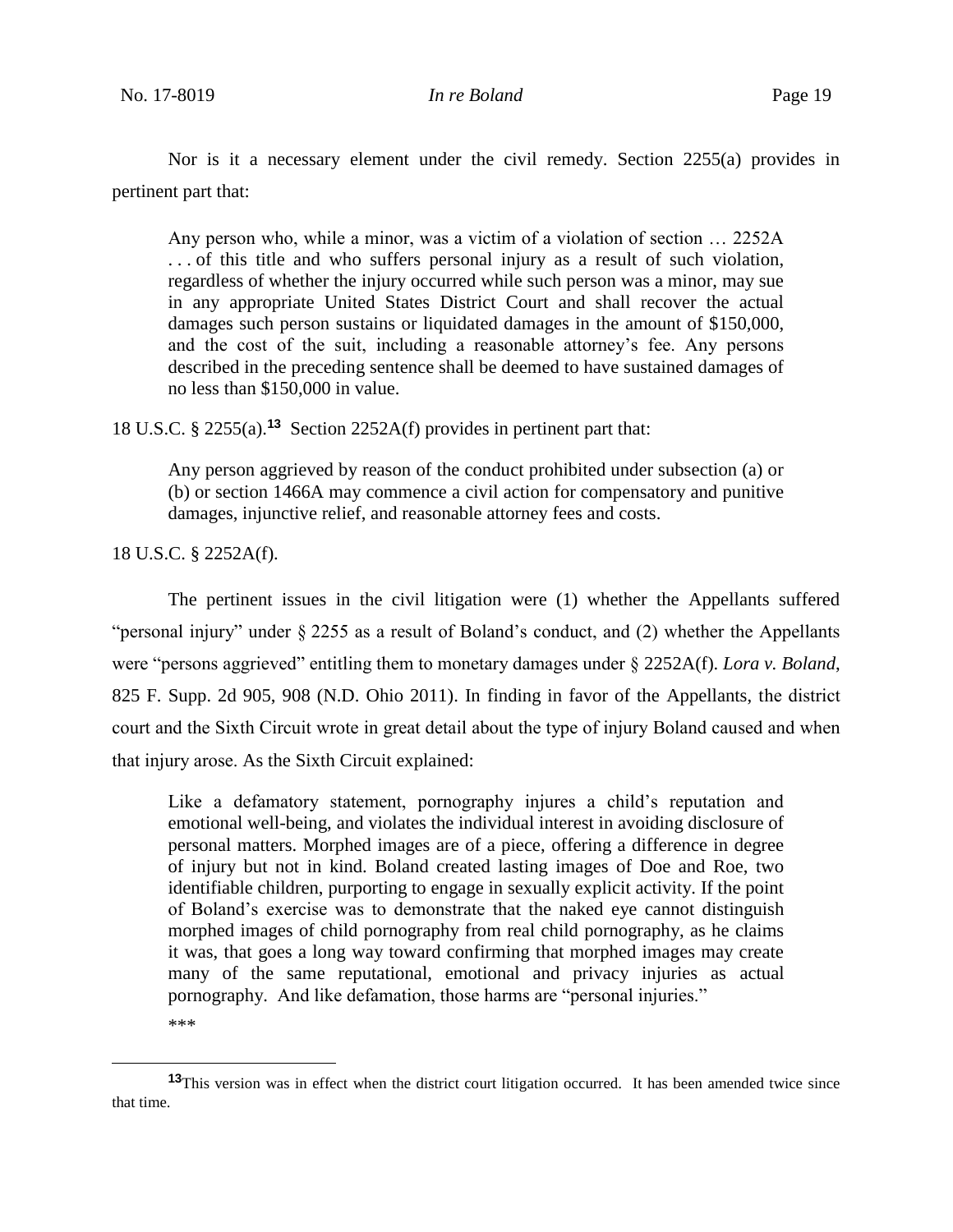In this instance, the plaintiffs became victims of Boland's conduct at the same time that they suffered injuries, namely the moment Boland created the morphed images with their likenesses.

*Doe v. Boland*, 698 F.3d 877, 880-81 (6th Cir. 2012) (internal quotation marks and citations omitted). The focus of the civil litigation was on whether the Appellants were injured by Boland's conduct and therefore entitled to damages—not on whether Boland intended to injure the Appellants. Indeed, in dicta, the Sixth Circuit noted:

This \$300,000 award undoubtedly amounts to tough medicine for Boland. When he created morphed images, he intended to help criminal defendants, not harm innocent children. Yet his actions did harm children, and Congress has shown that it "means business" in addressing this problem by creating sizeable damages awards for victims of this conduct.

*Id*. at 885 (citations omitted). Accordingly, the issue of whether Boland intended to injure the Appellants was not actually litigated or necessary to the outcome of the prior federal litigation. As such, the bankruptcy court did not err in denying Appellants' motion in limine as to the intent element.

# **C. By Misconstruing the Nature of Appellants' Legal Injury, the Bankruptcy Court Erred in Finding the Debts Owed Appellants Were Dischargeable**

The bankruptcy court based its conclusion regarding Boland's lack of intent to harm the Appellants on Boland's purpose or motive for creating and possessing the images, which was not to harm children, but to assist courts, lawyers, and criminal defendants with his expert testimony and demonstrative exhibits. *See Doe v. Boland*, Adv. No. 16-1058, 2017 WL 2312854 (Bankr. N.D. Ohio May 26, 2017). The bankruptcy court, however, misapprehended the nature of the injuries suffered by the Appellants and the violations committed by Boland.

An injury is "the invasion of any legally protected interest of another." *Doe v. Boland*, 698 F.3d at 881; *see also Steier v. Best* (*In re Best*), 109 F. App'x. 1 (6th Cir. 2004). In order for the injury to result in a nondischargeable debt under  $\S$  523(a)(6), the "injury must invade the creditor's legal rights . . . 'in the technical sense, not simply harm to a person.'" *Musilli v. Droomers* (*In re Musilli*), 379 F. App'x. 494, 498 (6th Cir. 2010) (citation omitted); *Almasudi v.*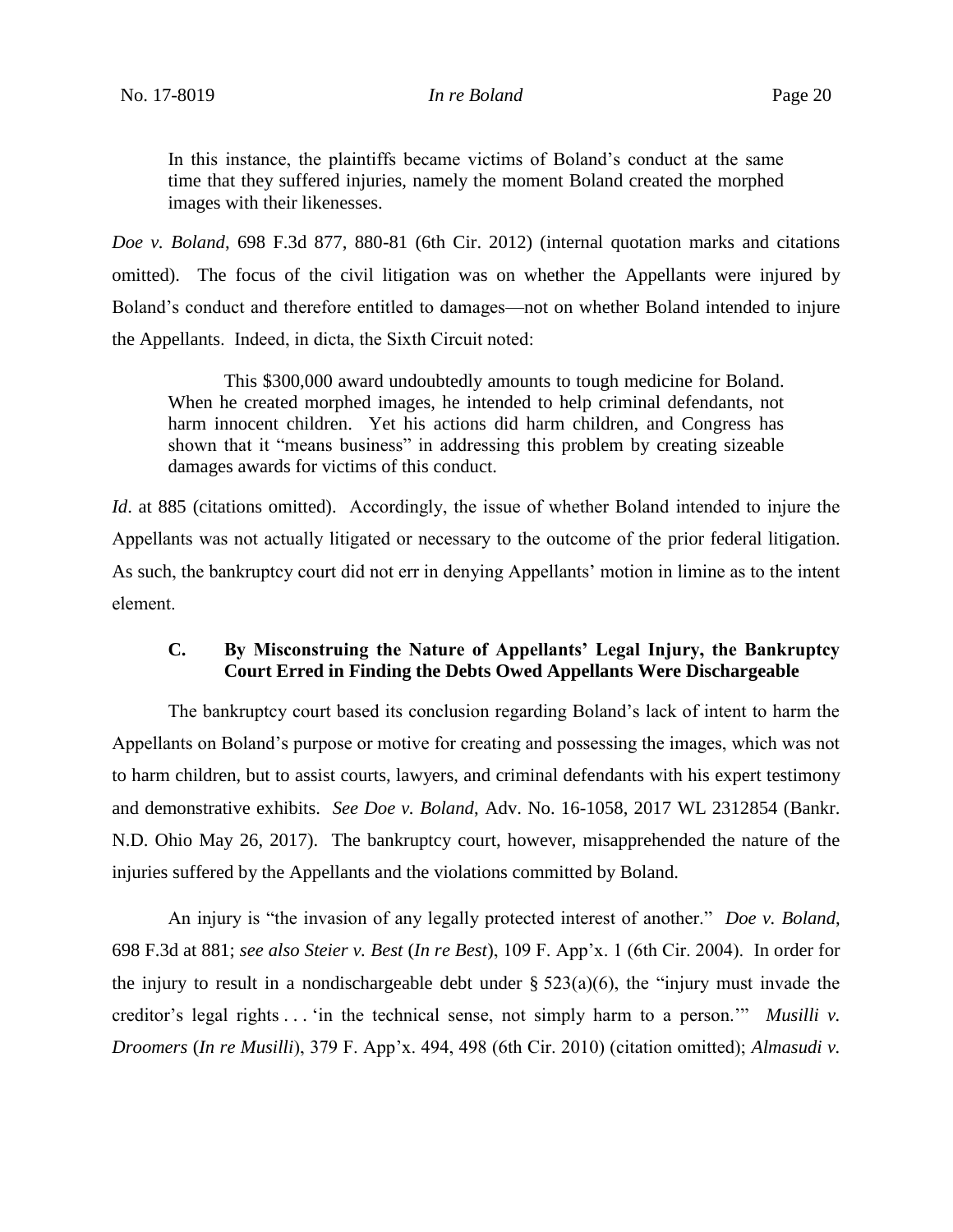*Ibrahim* (*In re Ibrahim*), 580 B.R. 218, 226 (Bankr. E.D. Tenn. 2017). Again, the debtor need not intend the precise injury that the creditor may suffer. *Yeager*, 553 B.R. at 111.

The Sixth Circuit characterized the Appellants' injuries as a violation of the children's legally protected interests in their reputation, emotional well-being and right to privacy. *Doe v. Boland*, 698 F.3d at 880-84. When one focuses on this true injury to the Appellants, the Panel is left with the definite and firm conviction that the bankruptcy court erred in finding that Boland's debt owed to the Appellants is dischargeable.

A debtor's intent to injure for purposes of  $\S 523(a)(6)$  may not be presumed merely by the nature of the offense itself. *Lewis v. Long* (*In re Long*), 528 B.R. 655, 663 (Bankr. W.D. Va. 2015) (finding intent could not be presumed based on statutory rape conviction). Intent, however, "can be inferred through the circumstances surrounding the injury." *Sintobin*, 253 B.R. at 831; *Risk v. Hunter* (*In re Hunter*), 535 B.R. 203, 218 (Bankr. N.D. Ohio 2015) (concluding in a §  $523(a)(2)(A)$  claim that "[f]raudulent intent may be inferred; it cannot be presumed." (internal citation and quotation marks omitted)). For example, courts have inferred the intent to injure for purposes of  $\S 523(a)(6)$  based on the invasion of a child's privacy and reputational interests. In *Dardinger*, the court found that the debtor committed a willful injury under § 523(a)(6) when he surreptitiously videoed his stepdaughter in various stages of undress. *Dardinger v. Dardinger* (*In re Dardinger*), 566 B.R. 481, 501-02 (Bankr. S.D. Ohio 2017). The court stated:

To conclude that these actions, which took place over an 11-month time period, were undertaken with anything other than the intent to cause Allison injury or with the belief that injury to her was substantially certain to occur, would strain logic beyond all reasonable bounds.

*Id.* Similarly, in a case involving adult pornography, a court found that the invasion of the creditor's right to privacy by posting nude photos of the creditor on a "revenge porn" website without her consent was substantially certain to cause harm, leaving no doubt that the debtor intended to harm the creditor. *Hoewischer v. White* (*In re White*), 551 B.R. 814, 822 (Bankr. S.D. Ohio 2016) (finding the debtor was substantially certain that the act of posting nude photos of the creditor on a "revenge porn" website without her consent would cause harm for purposes of  $\S$  523(a)(6)).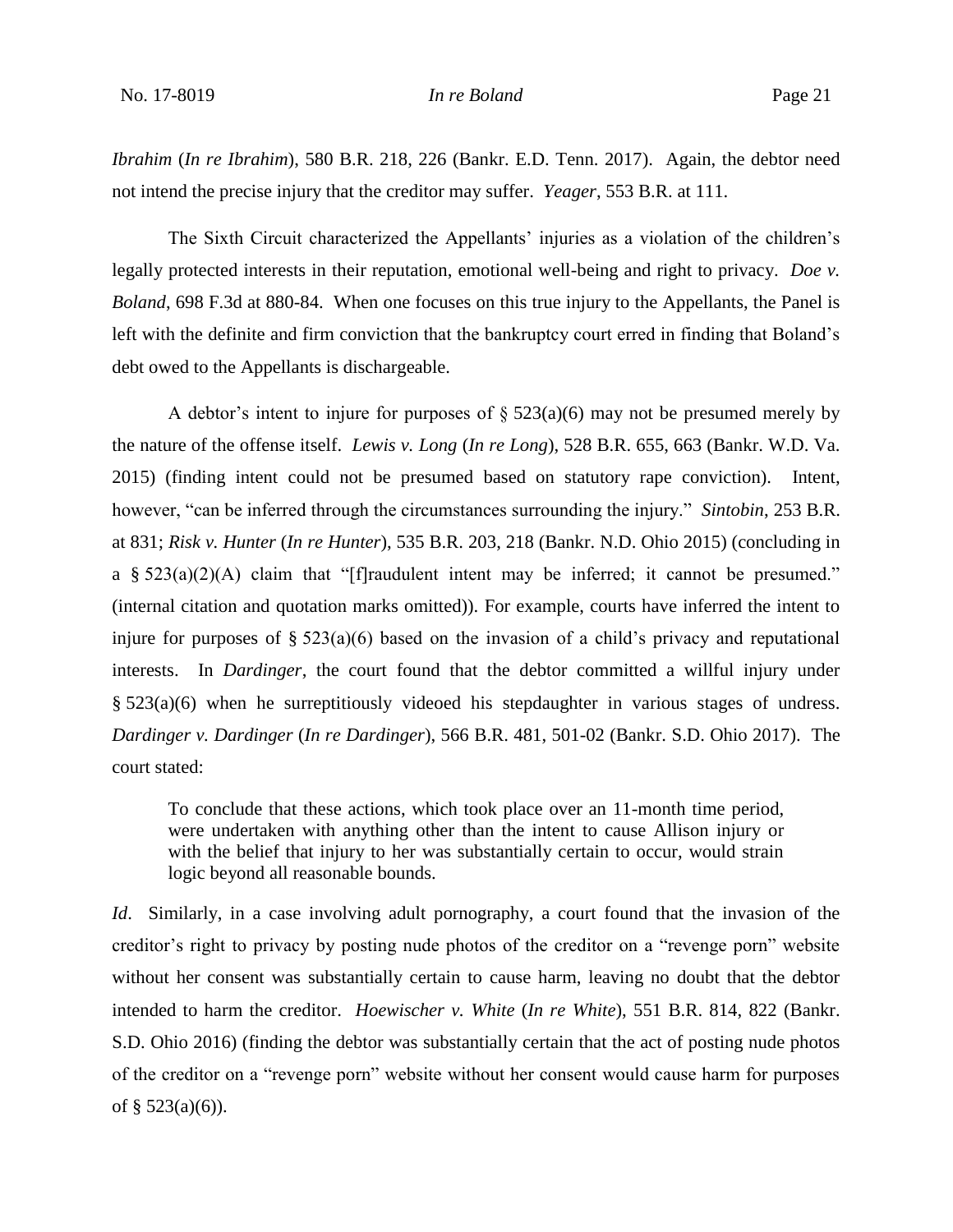Boland's intentional acts of creating and displaying the images of the Appellants in pornographic acts would lead an average person to know that Appellants' privacy and reputation interests would be invaded. But the standard in the Sixth Circuit for willfulness is not objective. Perhaps, theoretically, an individual could possess these types of morphed pornographic images, and lack the capacity to understand it was an invasion of the Appellants' privacy and reputation interests. But in this case, the evidence from the trial unquestionably established that Boland, of all individuals, fully understood that his intentional creation, possession, and use of the morphed pornographic images of the children invaded the children's interests in their privacy and reputation.

Boland was well-versed in the law and particularly computers and digital imaging, holding himself out at the pertinent time as an expert in that area. Tr. 50:11-12. From 1996 until 2000 he worked as an assistant prosecutor with the Cuyahoga County Prosecutor's Office. He then taught classes as an adjunct professor of law in the computer and technology area at Case Western Reserve University School of Law (Computers and Crime, Fall 2000 & 2001; eEvidence, Spring 2001), Cleveland State University John Marshall School of Law (Computers and the Law, Spring 2001 – ["Present"]; Computers and the Law, Electronic Evidence), Cuyahoga Community College (Computers and Criminal Justice, Spring 2004; Criminal Law, Spring 2004). Tr. 49:13-50:4; Trial Ex. 5. Boland was also the author of two books: *Boland's Computer Crime Manual*, which he described as "[a] practice manual for prosecutors, defense attorneys, judges and law enforcement officials handling cutting edge cybercrime issues," and *Boland's Electronic Evidence Manual*, which he described as "[a] practice manual for prosecutors, defense attorneys, judges and law enforcement officials handling electronic evidence and digital images." Trial Ex. 5. He also wrote a number of articles for various legal publications pertaining to computers, technology, and the law. *Id.*

As a lawyer and expert witness in the field of criminal defense in child pornography cases, Boland was aware that the use of identifiable real children**<sup>14</sup>** in pornographic images was

**<sup>14</sup>**A necessary element of 18 U.S.C. § 2252A(a)(5)(B) is that the pornographic image is that of a real child. *Supra* at 5. Having been held civilly liable under 18 U.S.C. § 2255(a) for violating § 2252A(a)(5)(B), Boland is precluded from arguing that he did not know that the Appellants were real children when he downloaded and used their images to create the morphed pornographic images.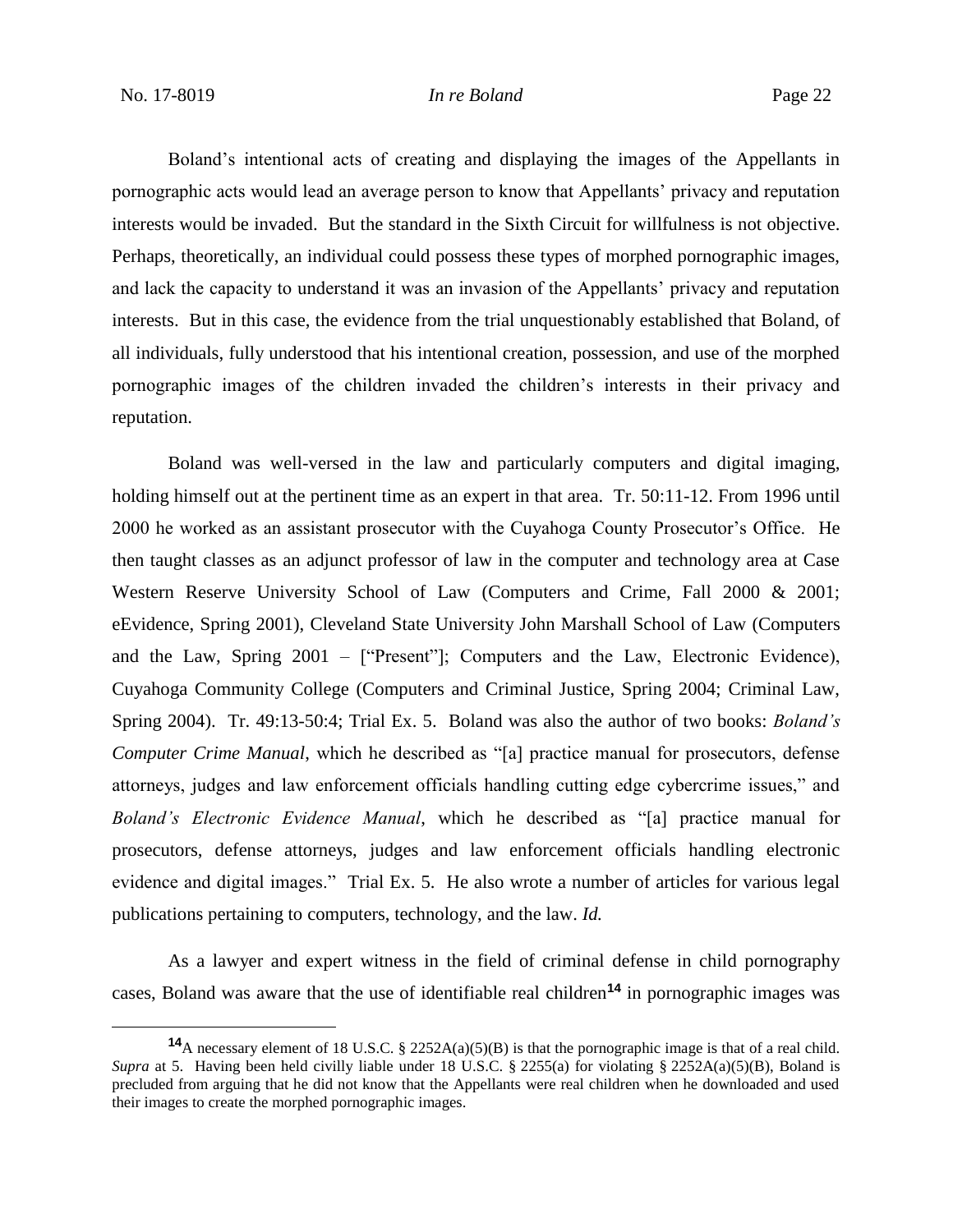proscribed. That was the entire basis of his expert testimony—to create doubt as to whether an image was an identifiable real child. Indeed, his own testimony established that he intended to portray the children (falsely) as engaging in sexual activity and to share the false and scandalous depictions in court in defense of criminal defendants or to aid the court in its decision. It similarly follows that based on his expertise, Boland was aware of the harms inherent in violating child pornography laws.

Boland's actions further support that he was substantially certain that harm would follow from creating and displaying the morphed pornographic images containing the Appellants' likenesses. Following the *Shreck* trial in Oklahoma, Boland admitted that he was aware that some people may have viewed his actions as having constituted a crime. Tr. 71:11-14. He even took steps to avoid potential arrest upon his return to Cleveland by sending his computer by FedEx to his mother's address. Tr. 62:6-63:5, 69:6-70:8, 87:18-21. These actions indicate a subjective knowledge of intentional wrongful conduct, the inherent consequences of which were well known to Boland as a lawyer and expert in this area of the law.

Boland's motivation for creating and displaying the pornographic images of the children does not absolve him from liability. While his purpose in doing so may have been to aid criminal defendants and courts with his expert testimony and presentations, the resulting consequences, of which he was well aware, were to harm the privacy and reputational interests of the children. *See Monsanto Co. v. Trantham* (*In re Trantham*), 304 B.R. 298, 307 (B.A.P. 6th Cir. 2004) (noting that the motive of a bank robber is to enrich himself, not to injure the bank; but, nonetheless, the bank robber has committed an intentional tort and it is substantially certain that injury will result); *Kraus Anderson Capital, Inc. v. Bradley* (*In re Bradley*), 507 B.R. 192, 204 n. 5 (B.A.P. 6th Cir. 2014) (concluding that a debtor's motivation to save his business did not mean that he did not intend to deprive the creditor of its collateral).

In summary, by focusing on Boland's motive or purpose for creating and using the images, the bankruptcy court misconstrued the nature of the Appellants' legal injury. The bankruptcy court should have determined whether Boland intended to invade the Appellants' legally protected interests—that being their reputation, emotional well-being and right to privacy—or whether Boland was substantially certain that those interests would be invaded as a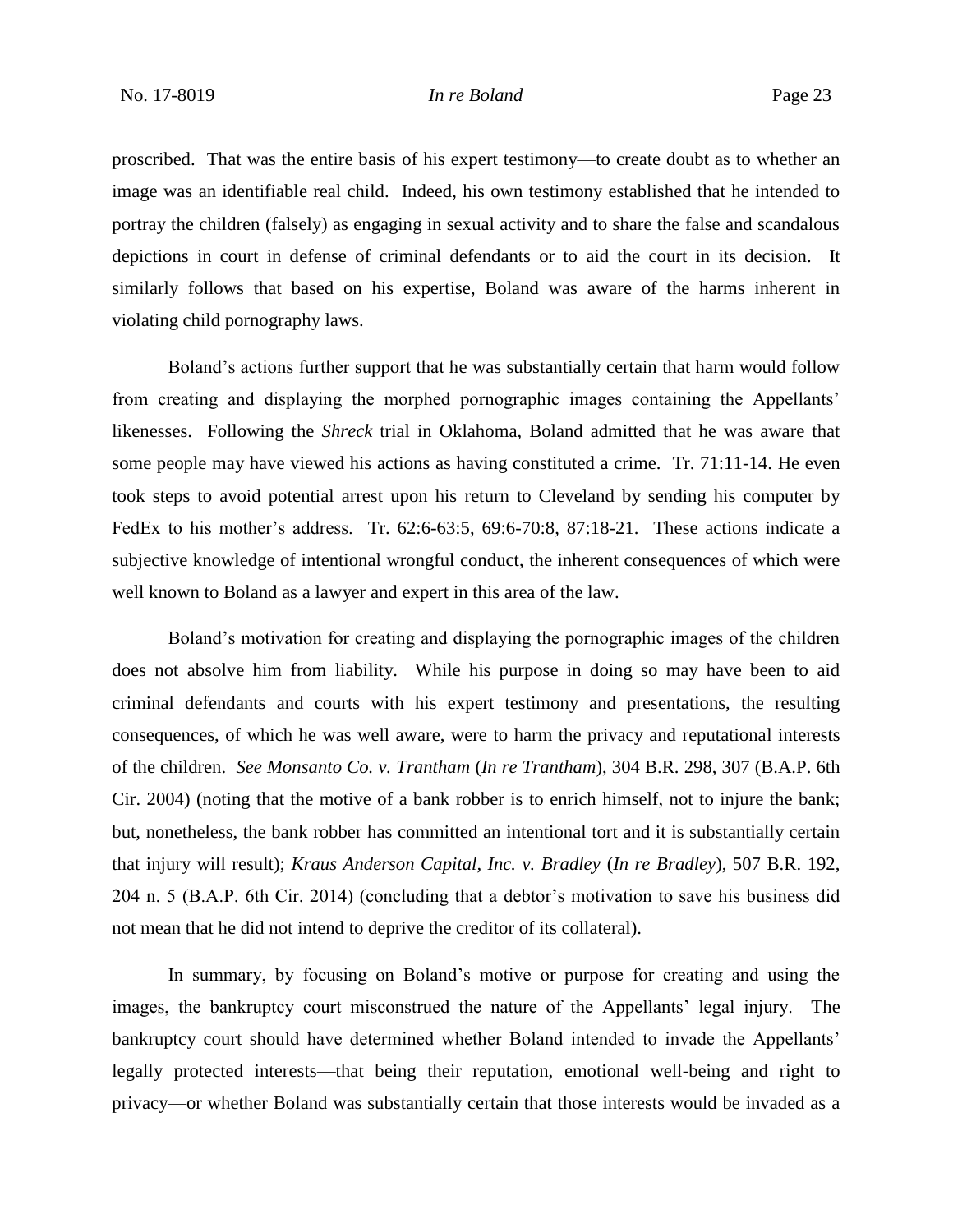result of his conduct in creating, possessing, and displaying the images. When one focuses on this true injury to the Appellants, the evidence at trial established that Boland knew or was substantially certain that the Appellants' legal privacy and reputational interests would be harmed by his conduct. As such, the Panel is left with the definite and firm conviction that the bankruptcy court erred in finding that Boland's debt owed to the Appellants is dischargeable.

# **D. Boland's Actions Meet the Standard for Maliciousness Under § 523(a)(6)**

In addition to the requirement of proving that the injury was willful,  $\S$  523(a)(6) also requires proof that the injury was malicious, which is defined as an act taken "in conscious disregard of one's duties or without justification or excuse[.]" *Wheeler*, 783 F.2d at 615. The bankruptcy court did not address the malice requirement. However, the question of legal justification was exhaustively litigated, analyzed and rejected by the District Court for the Northern District of Ohio, the United States Sixth Circuit Court of Appeals and the Supreme Court of Ohio.

In the prior litigation, Boland argued that his conduct in creating, possessing and using the morphed pornographic images of the Appellants was legally excused because he was defending criminal defendants and assisting courts in child pornography cases. Thus, he argued that: a) he was only using the images to defend criminal defendants; b) the morphed images were only displayed during court proceedings before limited court participants; c) he was subject to immunity because of the use of the images in court proceedings; and d) his conduct was constitutionally protected. In short, Boland, as a leading expert in this niche area of the law, believed that his situation was different from other individuals who create or possess child pornography because he was acting as an expert or a lawyer using these images for what he considered legitimate legal purposes.

The federal rejections of Boland's justification, excuse, and immunity arguments are contained in the district court and Sixth Circuit decisions in the *Doe v. Boland* litigation. Boland argued that his use of the morphed images of the children was constitutionally protected under the First and Sixth Amendments to the United States Constitution. As to his First Amendment argument, the Sixth Circuit stated: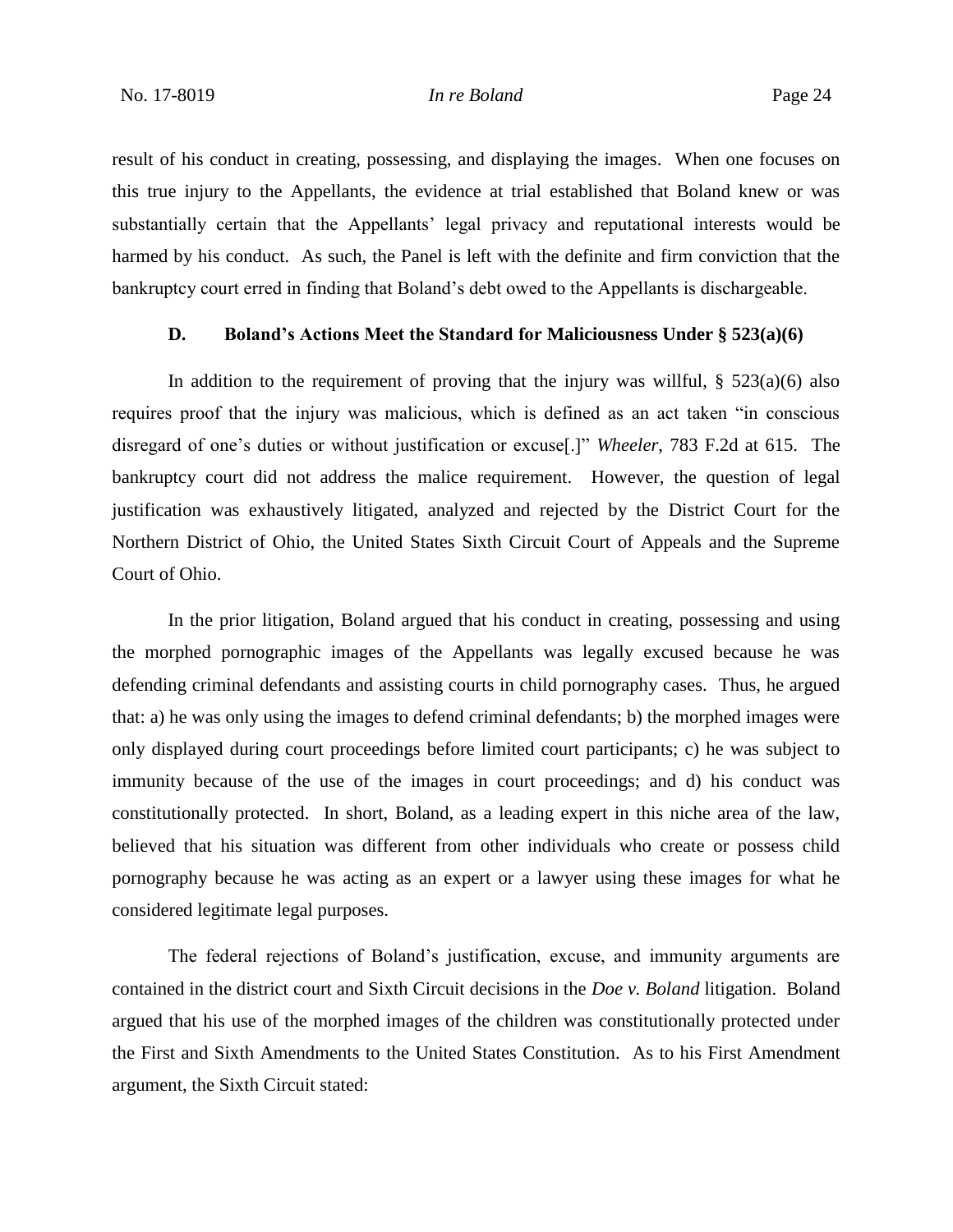Even if Doe and Roe never see the images, the specter of pornographic images will cause them "continuing harm by haunting [them] in years to come." As a result, it is immaterial that Boland never displayed these images outside of a courtroom and never transmitted them electronically. The creation and initial publication of the images itself harmed Jane Doe and Jane Roe, and that is enough to remove Boland's actions from the protections of the First Amendment.

*Doe v. Boland*, 698 F.3d 877, 884 (6th Cir. 2012) (citation omitted). As to his Sixth Amendment argument that a criminal defendant has the right to put on an effective defense, the Court stated:

And no constitutional principle at any rate allows a criminal defendant to defend *one* criminal charge by urging his lawyer or witness to commit *another*. Otherwise, an individual on trial for a murder-by-stabbing charge could try to prove that the knife was not long enough to kill someone by using it to stab someone else in the middle of the trial. Or individuals on trial for counterfeiting or manufacturing drugs might be able to make more of the contraband as part of a defense. If the Constitution is not a "suicide pact," it is not an instrument of crime either.

*Doe v. Boland*, 630 F.3d 491, 496 (6th Cir. 2011) (citations omitted).

Boland also argued that his conduct was protected by state statutes providing immunity from prosecution for child pornography if the images are used for "bona fide judicial purposes." Ohio Rev. Code §§ 2907.321(B)(1), .322(B)(1), .322(B)(3).**<sup>15</sup>** The Supreme Court of Ohio has rejected this defense:

Brady's argument that he would like his expert to create exhibits for use at trial is also not well taken. It is axiomatic that an expert's conduct must conform to the law. If in preparing for trial, Boland were to create images of real children engaging in sexually explicit conduct, or modify images of identifiable children to appear that they are engaging in sexual conduct, his conduct would violate federal law.

*Ohio v. Brady*, 894 N.E.2d 671, 679 (Ohio 2008). Following the Ohio Supreme Court's decision in *Brady*, the Sixth Circuit stated:

**<sup>15</sup>**Ohio Revised Code § 2907.321 addresses "Pandering obscenity to a minor" and § 2907.322 addresses "[p]andering sexual orientated matter involving a minor." Both statutes provide an exception for a "bona fide . . . judicial, or other proper purpose" by a "prosecutor", "judge" or "person having a proper interest in the material or performance." Ohio Revised Code §§ 2907.322(B)(1) and 2907.321(B)(1) are unchanged since the time of these events to the present. A similar exception exists for "[i]llegal use of a minor in nudity-oriented material or performance." Ohio Rev. Code § 2907.323(3)(a).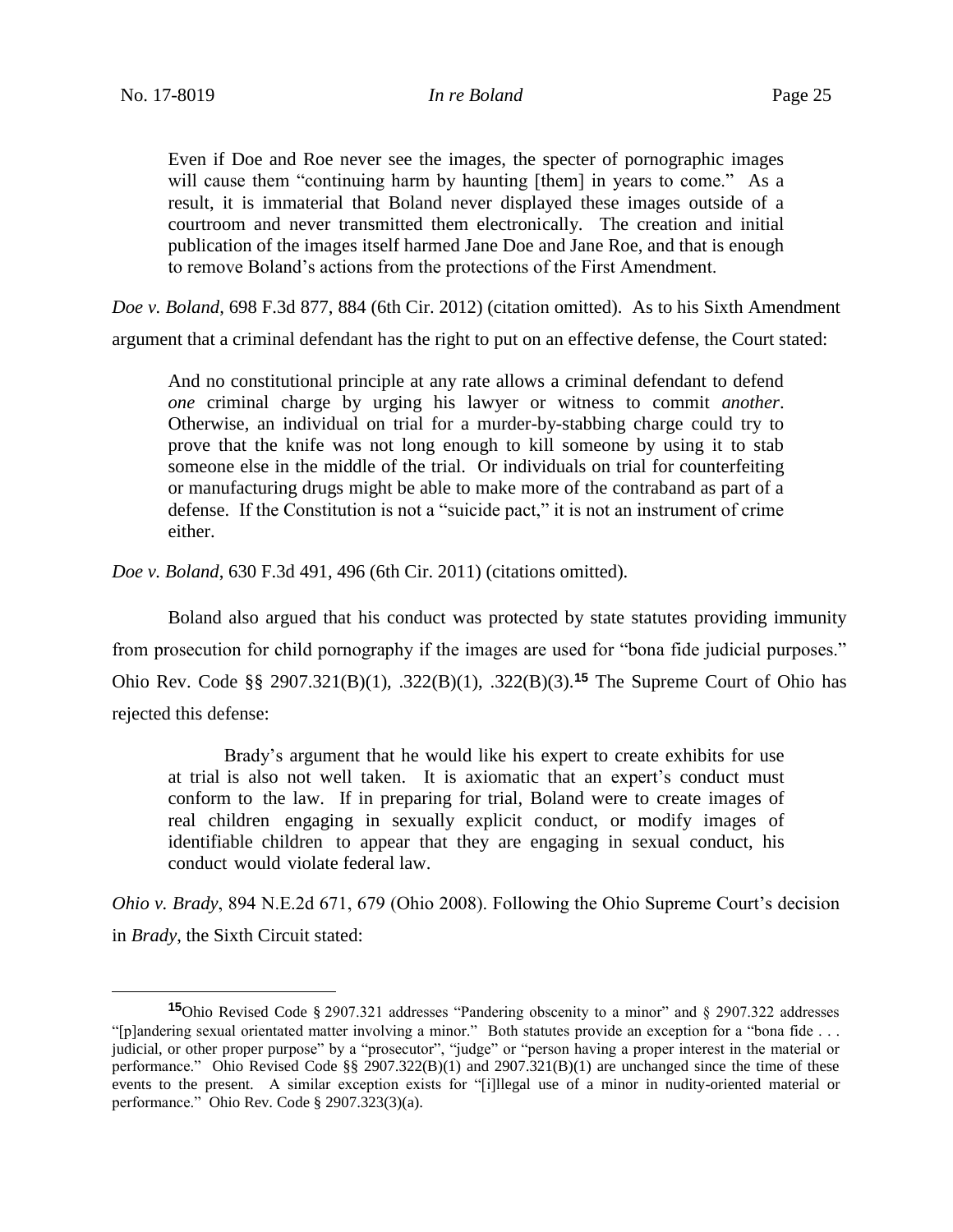Nor is this a case in which state law authorized Boland's conduct while federal law punished it. Ohio law provides immunity from state child pornography statutes if the images are used for "bona fide judicial purposes." But this immunity does not help Boland. It applies if there was a "bona fide" need to create and possess these images, and Boland has not shown how that was so, given the other means at his disposal to illustrate the difficulty of discerning real from virtual images.

*Boland*, 630 F.3d at 497 (citation omitted). The Sixth Circuit went on to hold that his conduct also was not protected by any common law immunities. *Id.* at 498-99. The district court also rejected his claim of immunities. *Doe v. Boland*, Case No. 1:07-cv-2787, 2007 U.S. Dist. LEXIS 85254, at \*5 (N.D. Ohio 2007).

Accordingly, Boland's various arguments seeking to legally justify or be excused from his intentional conduct in morphing the children's photographs into pornographic images, possessing those images, and then publishing those images to court participants, were rejected by the United States District Court for the Northern District of Ohio, the United States Sixth Circuit Court of Appeals, and the Ohio Supreme Court. The injury he caused, therefore, qualifies as "malicious" within the meaning of  $\S$  523(a)(6) as it was undertaken without justification or excuse.

### **V. CONCLUSION**

For the foregoing reasons, the order of the bankruptcy court contained within its *Amended Memorandum of Opinion and Order* is reversed and vacated. The bankruptcy court shall enter judgment for Jane Doe and Jane Roe consistent with this decision.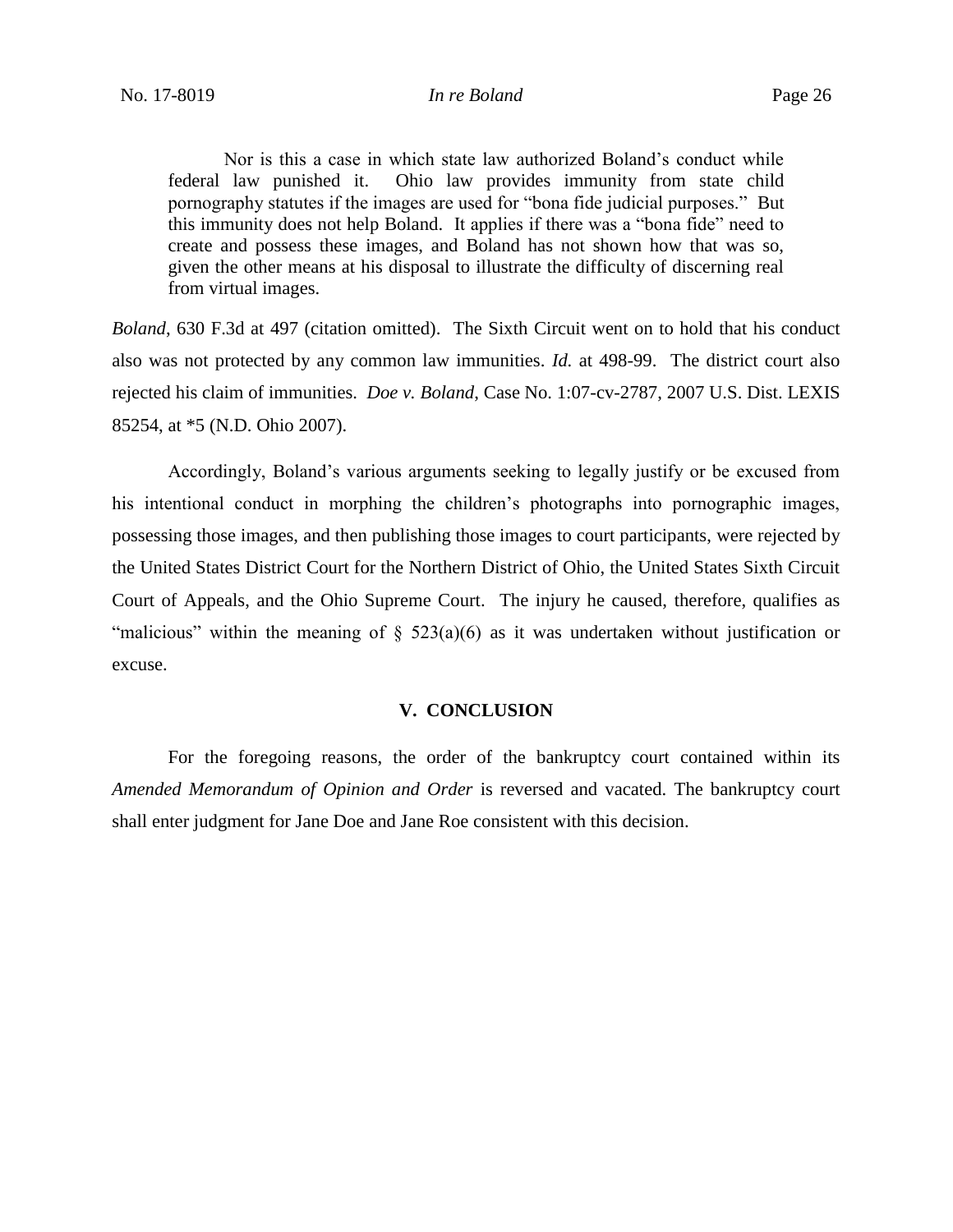# **CONCURRENCE** \_\_\_\_\_\_\_\_\_\_\_\_\_\_\_\_\_

\_\_\_\_\_\_\_\_\_\_\_\_\_\_\_\_\_

SCOTT W. DALES, Bankruptcy Appellate Panel Judge, concurring in the judgment.

I concur in the result the Panel announces, but write separately regarding my view of the willful injury Mr. Boland inflicted on the Appellants.

As the Sixth Circuit explained in affirming the imposition of the \$300,000 statutory award under 18 U.S.C. § 2252A(f), Mr. Boland injured the Appellants by creating and sharing the doctored images falsely depicting the children as engaging in sexual activity. In view of the Sixth Circuit's explanation, the majority correctly identifies this as the injury for purposes of the analysis under 11 U.S.C. § 523(a)(6), taking care to distinguish Mr. Boland's motive or purpose from his intent to injure.

Mr. Boland's own testimony establishes that he intended to falsely portray the Appellants as engaging in sexual activity and to publish the images, albeit to a limited audience. His manipulation and publication of the Appellants' photographs — the invasion of their privacy and reputational interests —was not inadvertent, but entirely intentional, as the pre-bankruptcy litigation established. Under the unusual circumstances of this case, this very act was the injury, as the Sixth Circuit held. *Doe v. Boland*, 698 F.3d 877, 881 (6th Cir. 2012) ("[T]he plaintiffs became victims of Boland's conduct at the same time that they suffered injuries, namely the moment Boland created the morphed images with their likenesses.").

That Mr. Boland was indifferent to the harm or other embarrassment that might befall the Appellants, or that he assumed they would never find out about the offending images, does not undercut his admission that he deliberately sacrificed their privacy interests for the sake of his criminal clientele. Though only for a moment (until he revealed his artifice in court), he intended his criminal court audiences to believe that the Appellants, as minors, had engaged in the sex acts depicted in the images he quite intentionally created and published. Though acquittal of his clients was his purpose in creating the pornography using the images of innocent children, he clearly intended to create the photographs. Neither the trial court nor the Panel need